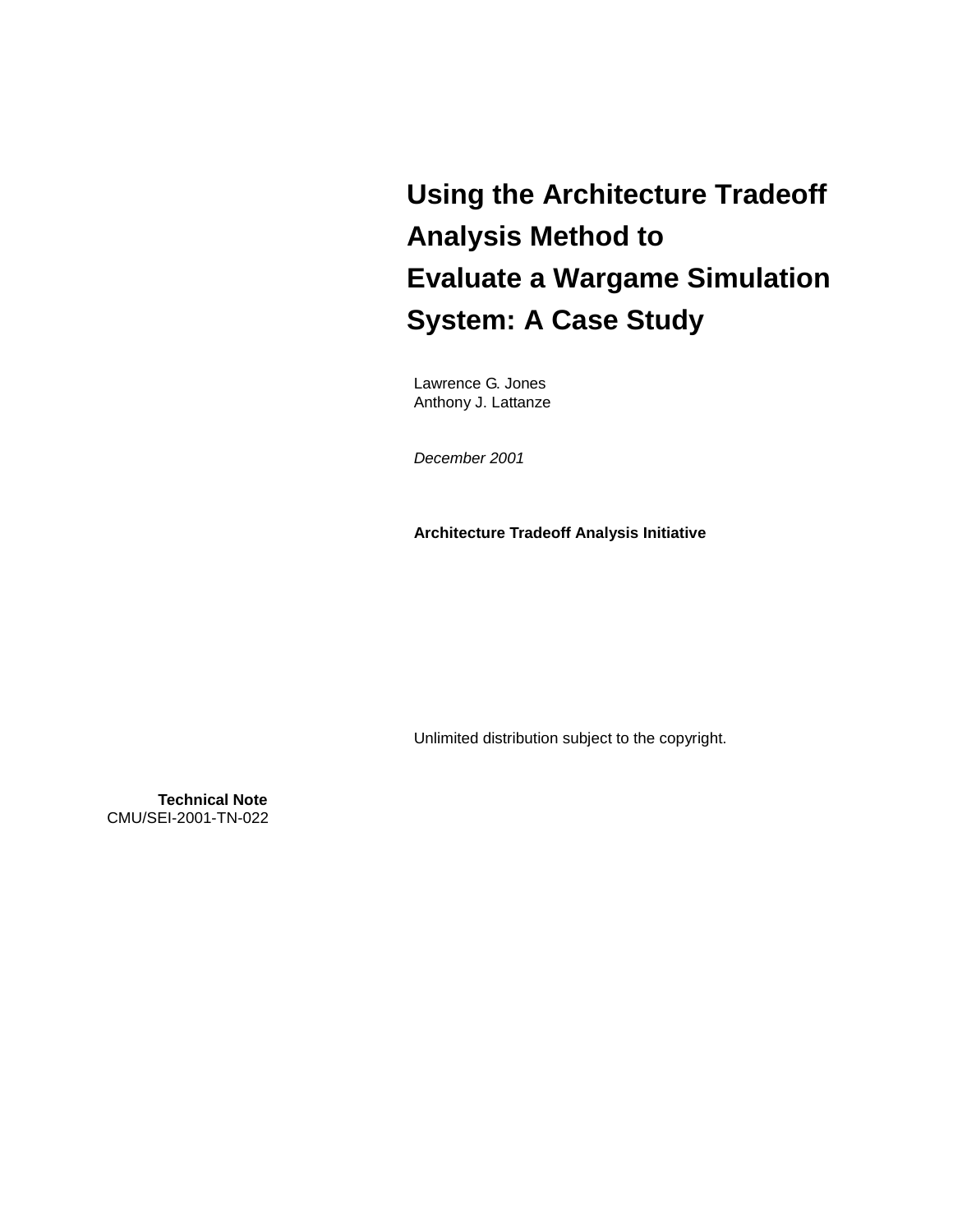The Software Engineering Institute is a federally funded research and development center sponsored by the U.S. Department of Defense.

Copyright 2002 by Carnegie Mellon University.

#### NO WARRANTY

THIS CARNEGIE MELLON UNIVERSITY AND SOFTWARE ENGINEERING INSTITUTE MATERIAL IS FURNISHED ON AN "AS-IS" BASIS. CARNEGIE MELLON UNIVERSITY MAKES NO WARRANTIES OF ANY KIND, EITHER EXPRESSED OR IMPLIED, AS TO ANY MATTER INCLUDING, BUT NOT LIMITED TO, WARRANTY OF FITNESS FOR PURPOSE OR MERCHANTABILITY, EXCLUSIVITY, OR RESULTS OBTAINED FROM USE OF THE MATERIAL. CARNEGIE MELLON UNIVERSITY DOES NOT MAKE ANY WARRANTY OF ANY KIND WITH RESPECT TO FREEDOM FROM PATENT, TRADEMARK, OR COPYRIGHT INFRINGEMENT.

Use of any trademarks in this report is not intended in any way to infringe on the rights of the trademark holder.

Internal use. Permission to reproduce this document and to prepare derivative works from this document for internal use is granted, provided the copyright and "No Warranty" statements are included with all reproductions and derivative works.

External use. Requests for permission to reproduce this document or prepare derivative works of this document for external and commercial use should be addressed to the SEI Licensing Agent.

This work was created in the performance of Federal Government Contract Number F19628-00-C-0003 with Carnegie Mellon University for the operation of the Software Engineering Institute, a federally funded research and development center. The Government of the United States has a royalty-free government-purpose license to use, duplicate, or disclose the work, in whole or in part and in any manner, and to have or permit others to do so, for government purposes pursuant to the copyright license under the clause at 52.227-7013.

For information about purchasing paper copies of SEI reports, please visit the publications portion of our Web site (http://www.sei.cmu.edu/publications/pubweb.html).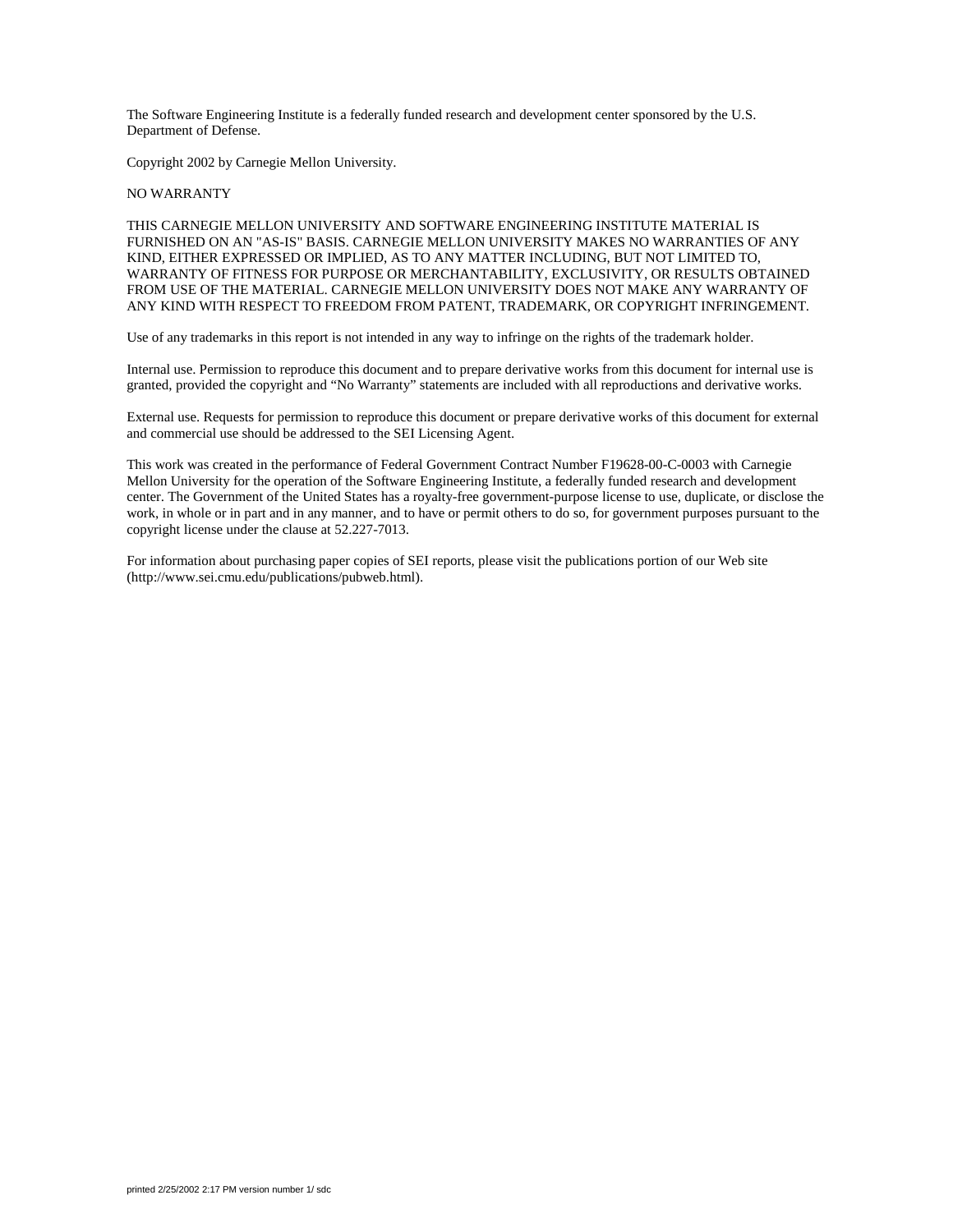#### Contents

|              | <b>About the Technical Note Series on</b><br><b>Business and Acquisition Guidelines</b>                                                                                                                                                                                                                                                                                                                | vii                                                                                       |
|--------------|--------------------------------------------------------------------------------------------------------------------------------------------------------------------------------------------------------------------------------------------------------------------------------------------------------------------------------------------------------------------------------------------------------|-------------------------------------------------------------------------------------------|
|              | <b>Abstract</b>                                                                                                                                                                                                                                                                                                                                                                                        | ix                                                                                        |
| 1            | <b>Introduction</b>                                                                                                                                                                                                                                                                                                                                                                                    | 1                                                                                         |
| $\mathbf{2}$ | <b>Context for the Architecture Evaluation</b><br>2.1 Software Architecture<br>2.2 The Joint National Integration Center<br>2.3 The Wargame 2000 System                                                                                                                                                                                                                                                | $\mathbf 2$<br>$\overline{2}$<br>3<br>$\overline{3}$                                      |
| 3            | <b>The ATAM</b><br>3.1 Purpose<br><b>ATAM Steps</b><br>3.2                                                                                                                                                                                                                                                                                                                                             | 5<br>5<br>5                                                                               |
| 4            | The ATAM Evaluation of Wargame 2000<br>4.1 Background<br>4.2 Business and Mission Drivers<br>4.3 System Overview<br>4.4 Architectural Approaches<br>4.5 Utility Tree<br>4.6 Scenario Generation and Prioritization<br>4.7 Overview of the Analysis Process<br>4.8 Scenario Analysis<br>4.8.1 Scenario 1<br>4.8.2 Scenario 6<br>4.9 Sensitivity Points<br>4.10 Other Risks<br>4.11 Post-ATAM Activities | 7<br>7<br>$\overline{7}$<br>9<br>10<br>11<br>13<br>13<br>14<br>14<br>15<br>15<br>16<br>18 |
| 5            | <b>Conclusion</b>                                                                                                                                                                                                                                                                                                                                                                                      | 19                                                                                        |
|              | <b>References</b>                                                                                                                                                                                                                                                                                                                                                                                      | 20                                                                                        |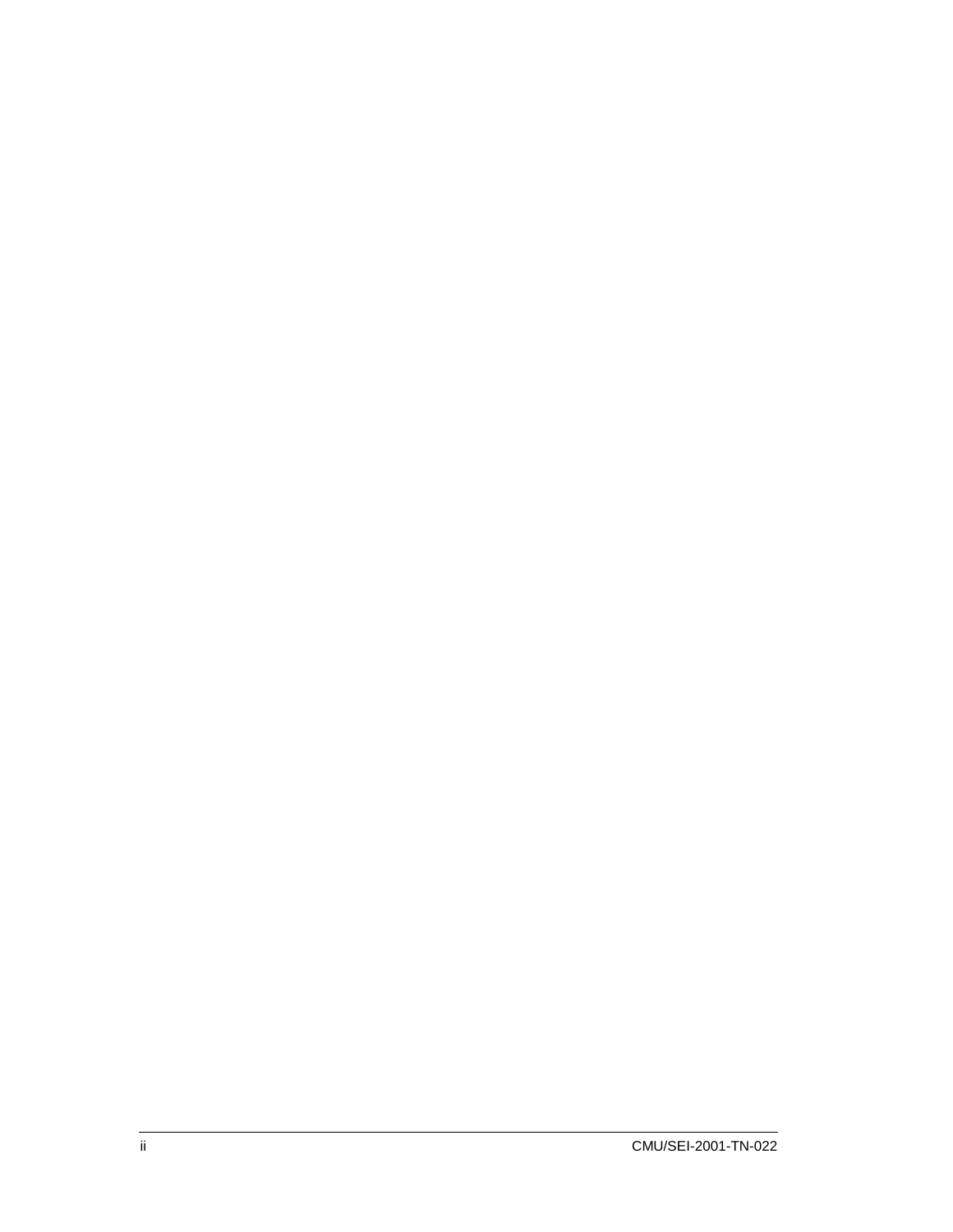# **List of Figures**

| Figure 1: The Primary Wargame 2000 Subsystems | 10 |
|-----------------------------------------------|----|
| Figure 2: The Utility Tree Concept            |    |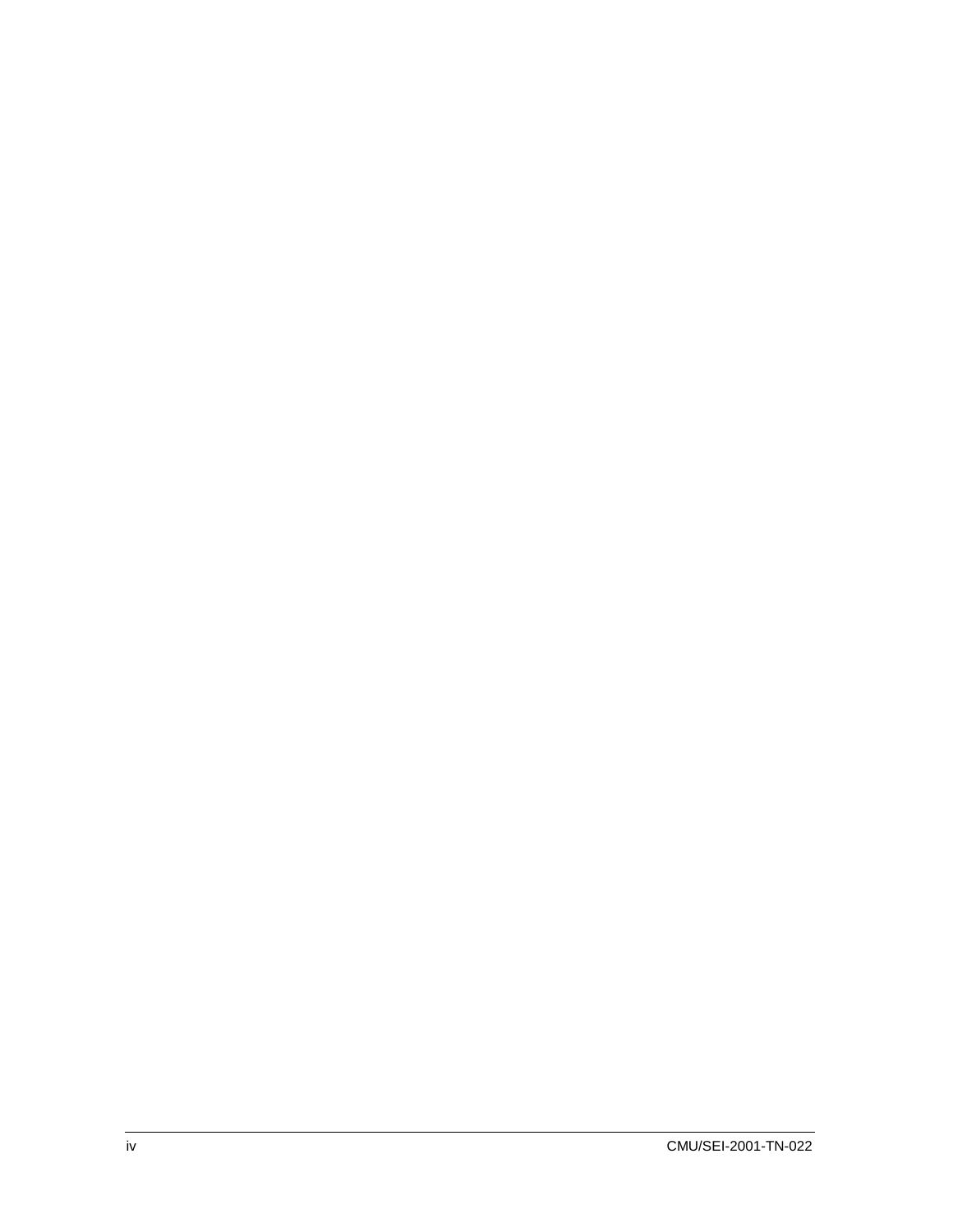# **List of Tables**

| Table 1: Wargame 2000 Utility Tree          | 12  |
|---------------------------------------------|-----|
| Table 2: Prioritized Wargame 2000 Scenarios | 13. |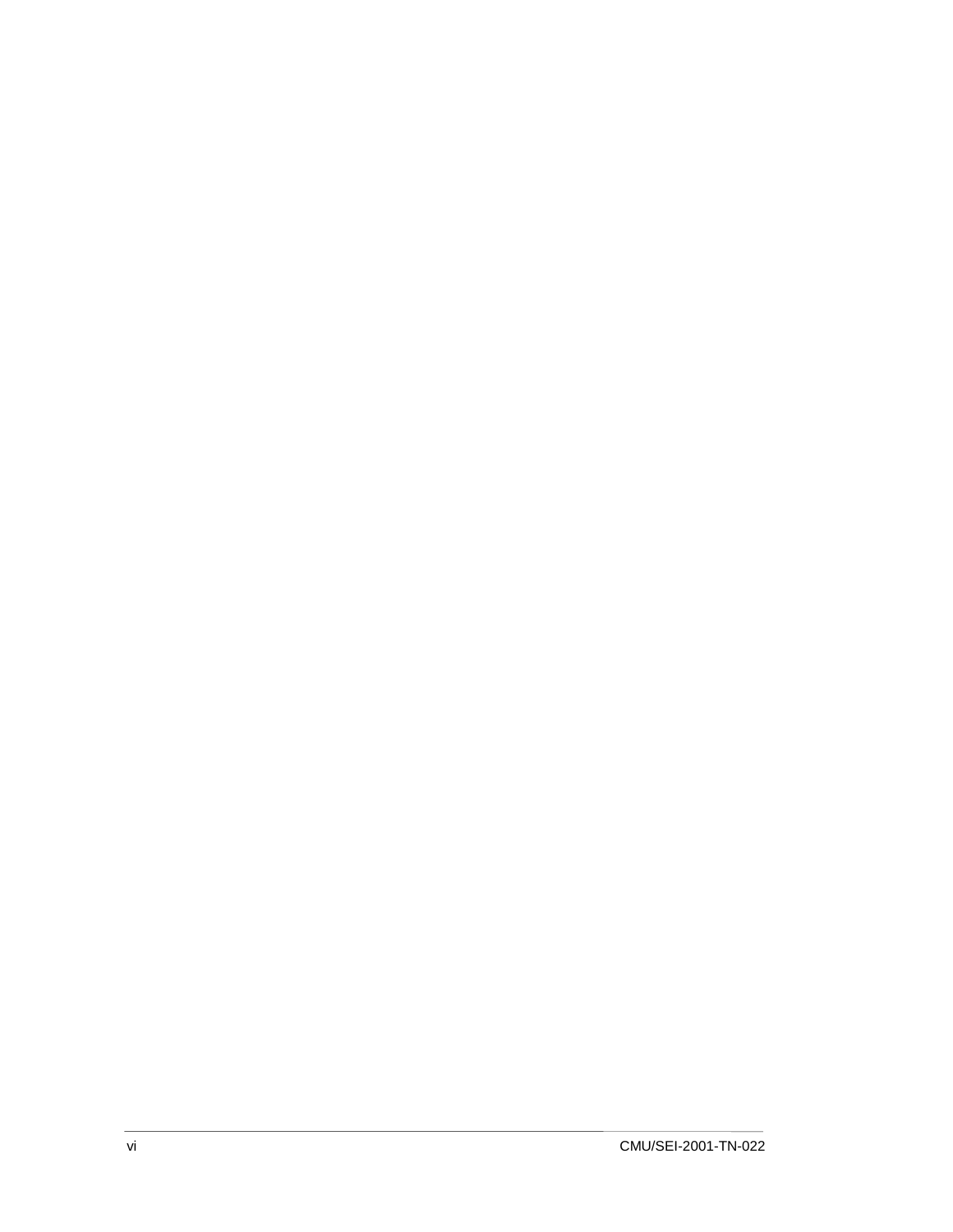# About the Technical Note Series on **Business and Acquisition Guidelines**

The Product Line Systems Program is publishing a series of technical notes designed to condense knowledge about architecture tradeoff analysis practices into a concise and usable form for the Department of Defense (DoD) acquisition manager and practitioner. This series is a companion to the SEI series on product line acquisition and business practices.

Each technical note in the series will focus on applying architecture tradeoff analysis in the Department of Defense. Our objective is to provide practical guidance to early adopters on ways to integrate sound architecture tradeoff analysis practices into their acquisitions. By investigating best commercial and government practices, the SEI is helping to overcome challenges and to increase the understanding, maturation, and transition of this technology.

Together, these two series of technical notes will lay down a conceptual foundation for DoD architecture tradeoff analysis and product line business and acquisition practices. Further information is available on the SEI Product Line Systems Program Web page at <http://www.sei.cmu.edu/activities/plp/plp\_init.html>.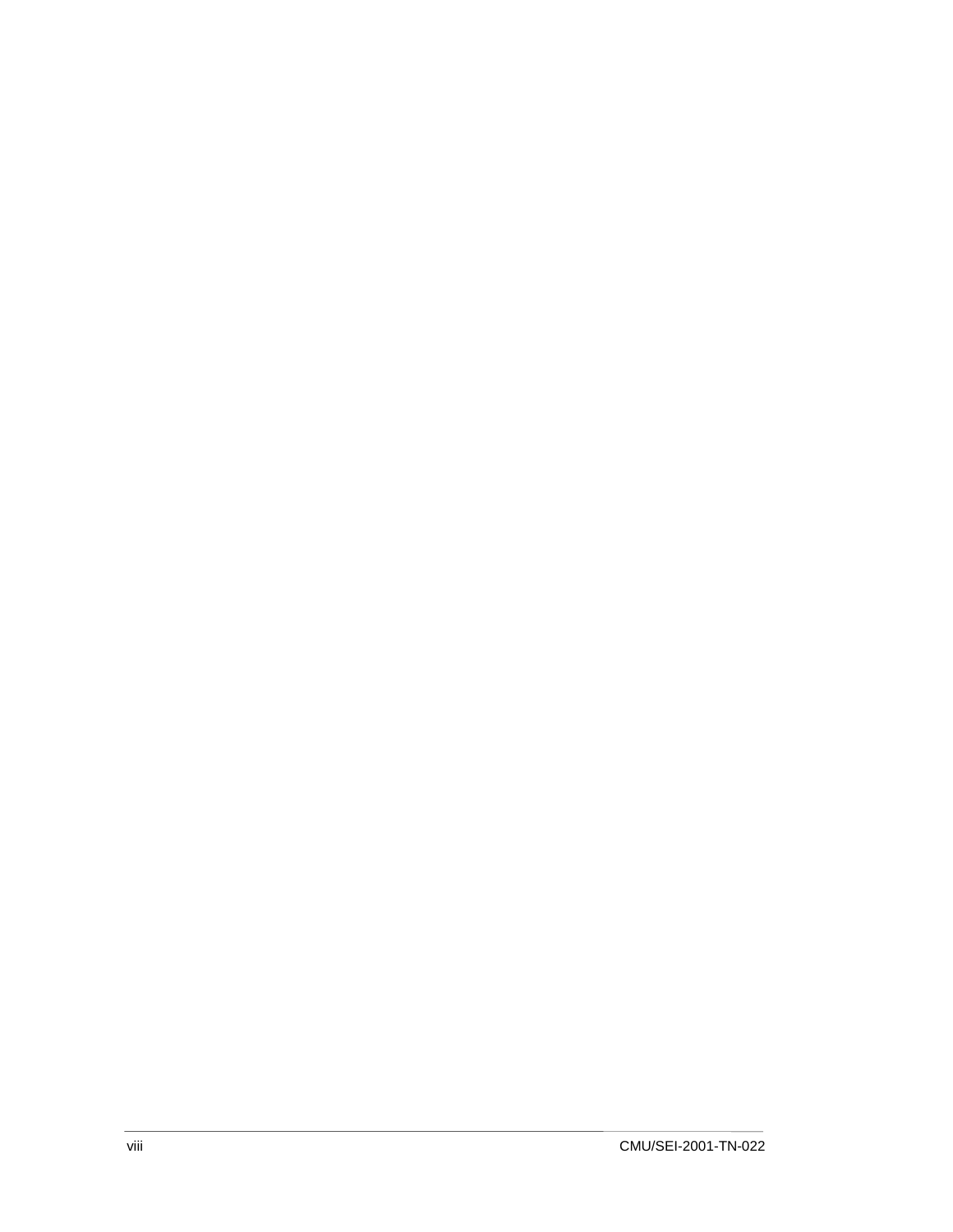#### **Abstract**

The software architecture of a software-intensive system greatly determines system quality. When used appropriately, software architecture evaluations can have a favorable effect on a delivered or modified government system. This technical note describes the application of the Architecture Tradeoff Analysis Method  $<sup>SM</sup>$  (ATAM  $<sup>SM</sup>$ ) to a major wargaming simulation</sup></sup> system. A government-contractor team is developing the Wargame 2000 system at the Joint National Integration Center (formerly known as the Joint National Test Facility [JNTF]), Colorado. In this technical note, we present the contextual background about the software architecture, the organization, and the system being evaluated. Next, we present a general overview of the ATAM process. Finally, we describe the application of the ATAM to the Wargame 2000 system and present important results and benefits. While architecture evaluation is valuable early in the development life cycle, this case study illustrates that such evaluations are also useful when a system is well into development.

 $\overline{a}$ 

<sup>&</sup>lt;sup>SM</sup> Architecture Tradeoff Analysis Method and ATAM are service marks of Carnegie Mellon University.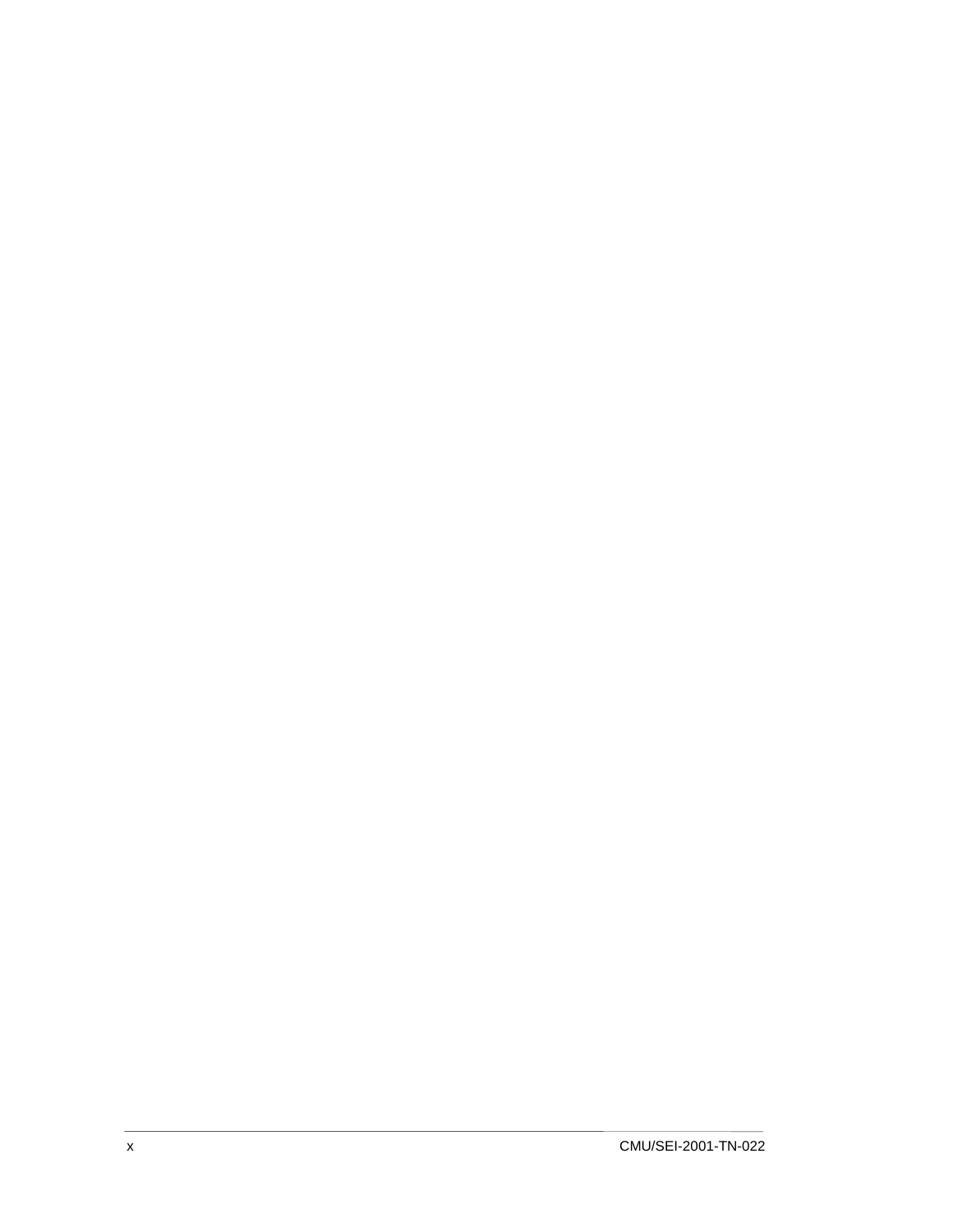# 1 Introduction

Because software architecture is a major determinant of software quality, it follows that software architecture is critical to the quality of any software-intensive system. For a Department of Defense (DoD) acquisition organization, the ability to evaluate software architectures before they are realized in finished systems can substantially reduce the risk that the delivered systems will not meet their quality goals.

Over the past several years, the Software Engineering Institute (SEI) has developed the Architectural Tradeoff Analysis Method  $<sup>SM</sup>$  (ATAM  $<sup>SM</sup>$ ) and validated its usefulness in practice</sup></sup> [Kazman 00]. This method not only permits evaluation of specific architecture quality attributes (e.g., modifiability, performance, security, and reliability) but also allows engineering tradeoffs to be made among possibly conflicting quality goals.

This technical note describes an ATAM evaluation of a sophisticated wargaming simulation system, Wargame 2000. This system is being developed at the Joint National Integration Center (JNIC),<sup>1</sup> Schriever Air Force Base, Colorado. While the ATAM has proven very useful when applied early in the development life cycle, this case study also demonstrates the method's utility even when a system is well into development.

Following this introduction, Section 2 provides background on software architecture, a description of the JNIC, and an overview of the Wargame 2000 system. Section 3 contains an overview of the ATAM including its purpose and primary steps. Section 4 describes how the ATAM was applied specifically to Wargame 2000 and presents some results.

 $\overline{a}$ 

<sup>&</sup>lt;sup>SM</sup> Architecture Tradeoff Analysis Method and ATAM are service marks of Carnegie Mellon University.

<sup>1</sup> The organization was formerly known as the Joint National Test Facility (JNTF).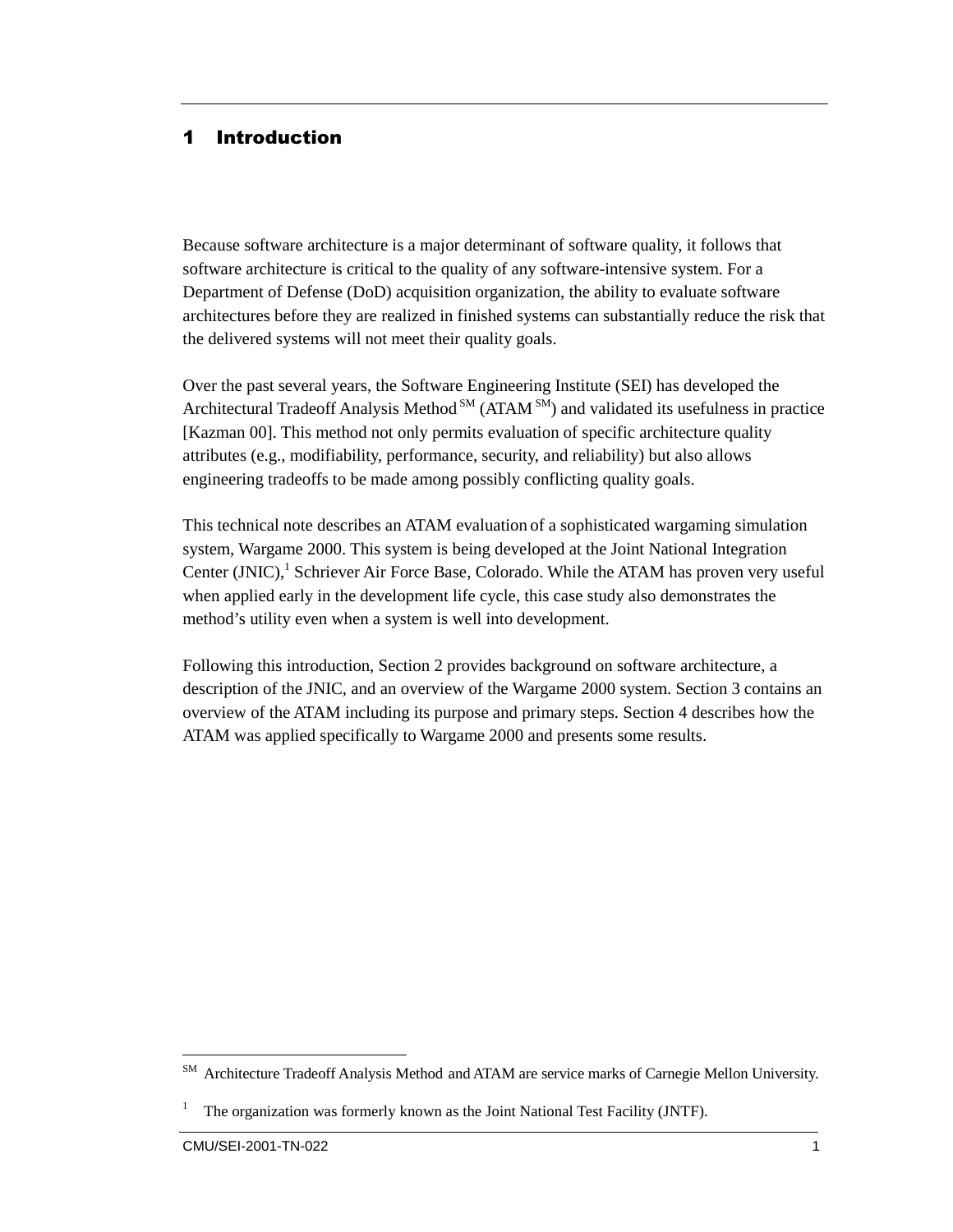# 2 Context for the Architecture Evaluation

#### 2.1 Software Architecture

*The software architecture of a program or computing system is the structure or structures of the system, which comprise software components, the externally visible properties of those components, and the relationships among them* [Bass 98].

The software architecture represents the earliest software design decisions. These decisions affect reliability, modifiability, security, real-time performance, and interoperability goals and requirements. They are the most critical to get right and the most difficult to change downstream in the development life cycle. The right software architecture can pave the way for successful system development. The wrong architecture often results in a system that fails to meet critical requirements and incurs high maintenance costs.

There are many relevant views of a software architecture, and which one is relevant depends on the stakeholders and the system properties that are of interest. If we consider the analogy of the architecture of a building, various stakeholders (such as the construction engineer, the plumber, and the electrician) all have an interest in how the building is to be constructed. Although they are interested in different components and different relationships, each of their views is valid. Each represents a structure that maps to one of the construction goals of the building, and all views are necessary to represent the architecture of the building fully. Similarly, a software architecture has a variety of stakeholders, including possibly the development organization, the end user, the system maintainer, the operator, and the acquisition organization. Each of these stakeholders has a vested interest in different system properties and goals that are represented by different structural views of the system. These different properties and goals and their corresponding architectural views are important to understand and to analyze. They provide the basis for reasoning about the appropriateness and quality of the architecture.

Some common architectural views include [Clements 96]

- the conceptual (logical) view, which represents system functions, key system abstractions, their dependencies, and data flows
- the module (development) view, which represents the decomposition of the system's functionality. This can include objects, procedures, functions and their relationships.
- the process (coordination) view, which represents processing threads, their synchronization, and data flows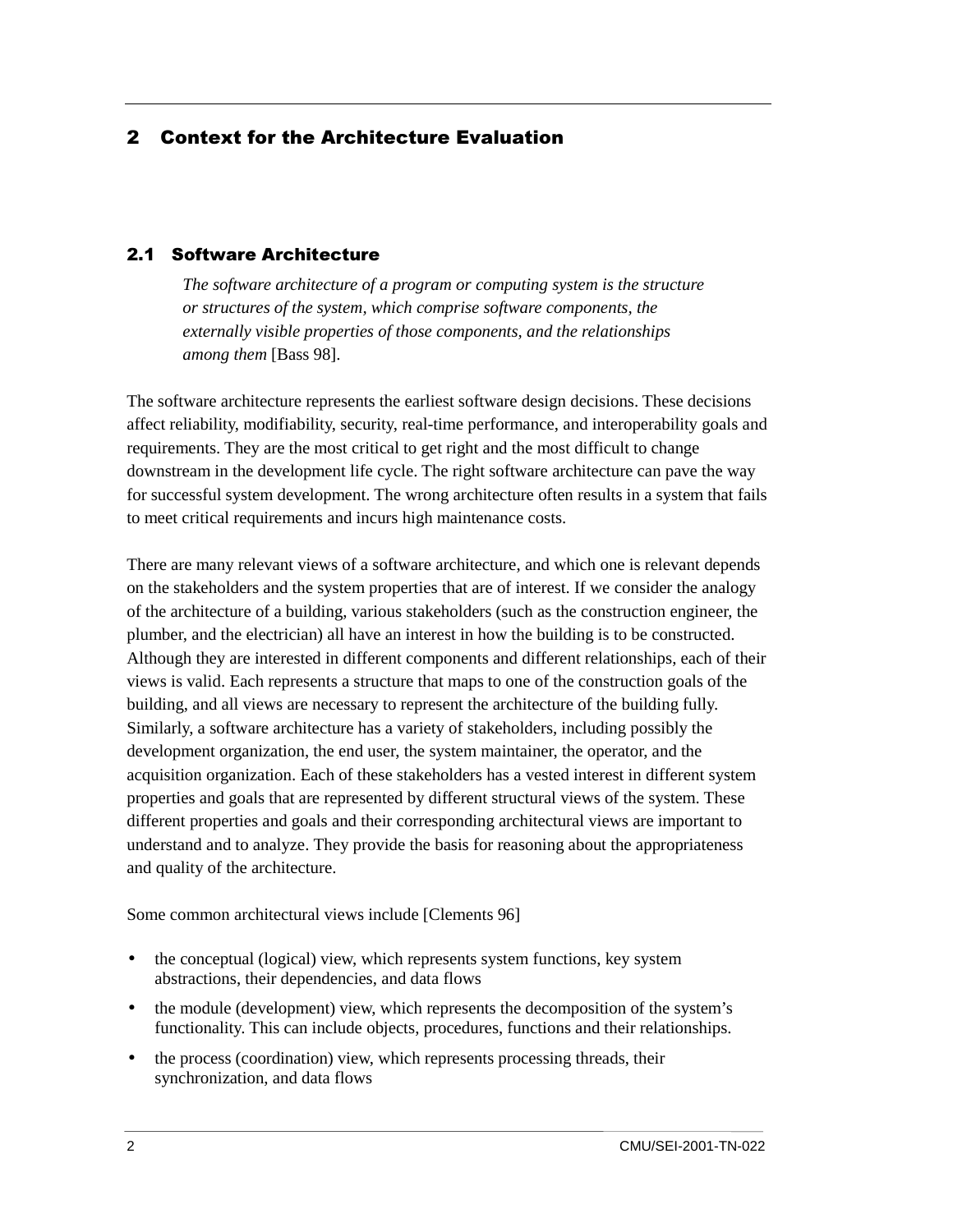• the physical view, which represents hardware including processors, storage, and external devices or sensors, along with the communications paths that connect them

Other software architectural views are described in *Software Architecture in Practice* [Bass 98].

# 2.2 The Joint National Integration Center

The Joint National Integration Center (JNIC) is located at Shriever Air Force Base, Colorado. In their own words,

The Joint National Integration Center supports the evolutionary development and incremental fielding of an overarching ballistic missile defense system for the Nation. To do this, the JNIC performs interoperability tests; develops models and simulations; hosts and supports missile defense-related wargames; and provides missile defense exercise support, system-level engineering support, and related analyses.

The JNIC is best described as a government-owned contractor-operated facility. A small government staff representing all three services leads a large group of supporting contractors. The contractors execute their program of work under agreed-upon task orders. Wargame 2000 block developments are covered by specific task orders.

A prerequisite for using evaluative methods in any acquirer-supplier relationship is that the parties agree to perform such an evaluation. The best way to ensure that an evaluation is performed is for the acquirer to specify the evaluation requirements in the original acquisition agreements, which requires awareness of the methods and early planning. However, specifying the evaluation requirements early often makes it difficult to apply helpful technology that becomes apparent after a contract is let.

The JNIC used another approach to accomplish the same objective. The Wargame 2000 program manager has the dual advantage of a task order with great flexibility and an outstanding relationship and shared vision with his supplier. The JNIC acquirer-supplier team was made aware of the benefits of an ATAM evaluation, and they mutually agreed that applying it was "common sense." Thus, the only constraint was to schedule the ATAM evaluation so as not to interfere with a scheduled wargame.

# 2.3 The Wargame 2000 System

The Wargame 2000 system is the centerpiece simulation tool supporting the JNIC mission. Wargame 2000 is primarily used to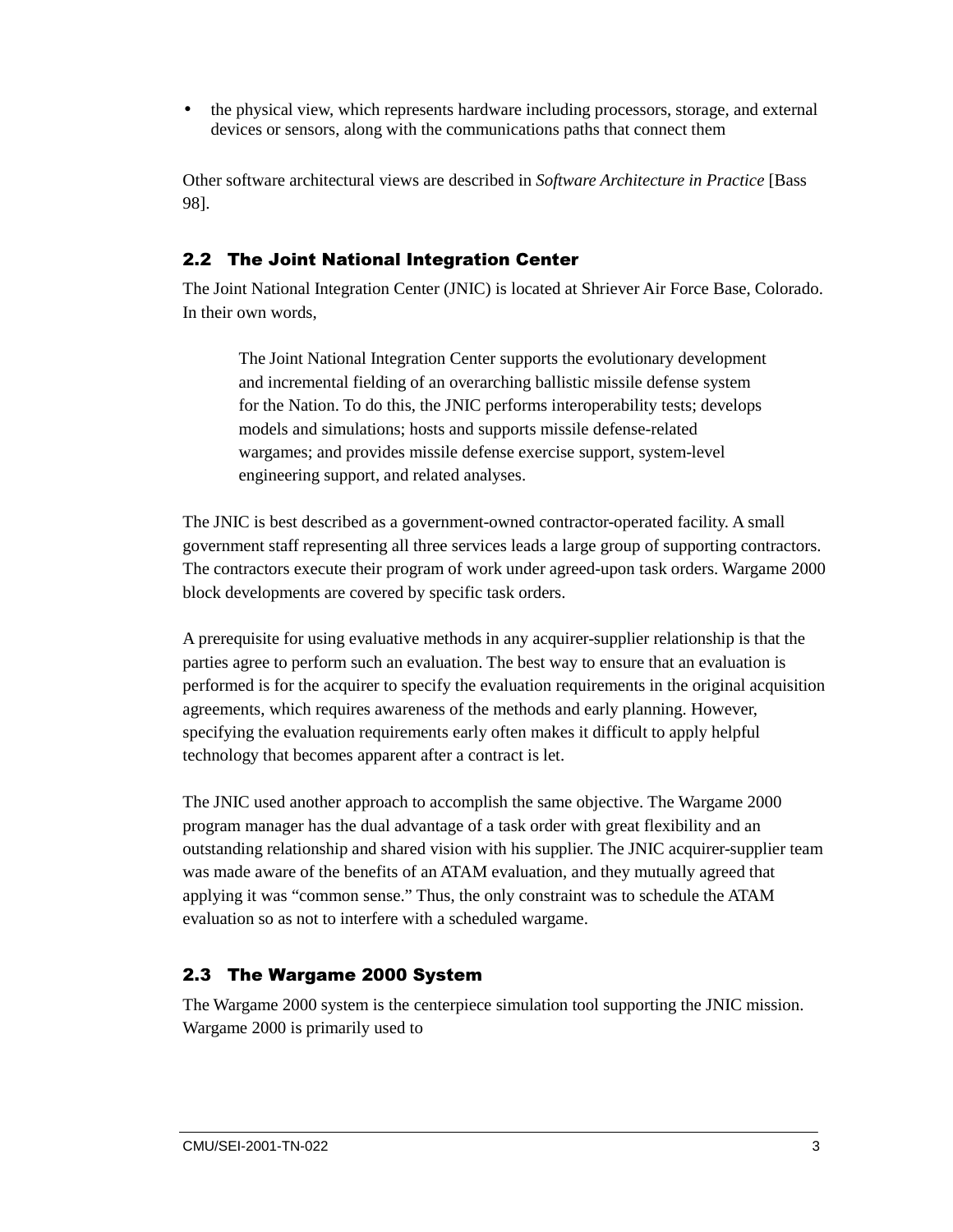- examine, develop, and model concepts of operation, doctrine, and Tactics, Techniques and Procedures (TTP) using human-in-control experiments in a simulated combat environment that includes the real world confusion caused by the "fog-of-war"
- serve as a rapid prototyping facility for interoperability studies

Wargame 2000 accomplishes this through realistic representations of threats, sensors, weapons, displays, terrain, weather, logistics, and other factors that affect decision timelines or stress the human-in-control interfaces. Its architecture must be robust, highly reliable, portable across platforms, scalable to handle ever-growing scenario sizes, and modifiable to accommodate different analysis needs and exercise conditions. We will describe the system and its architecture in more detail in Section 4.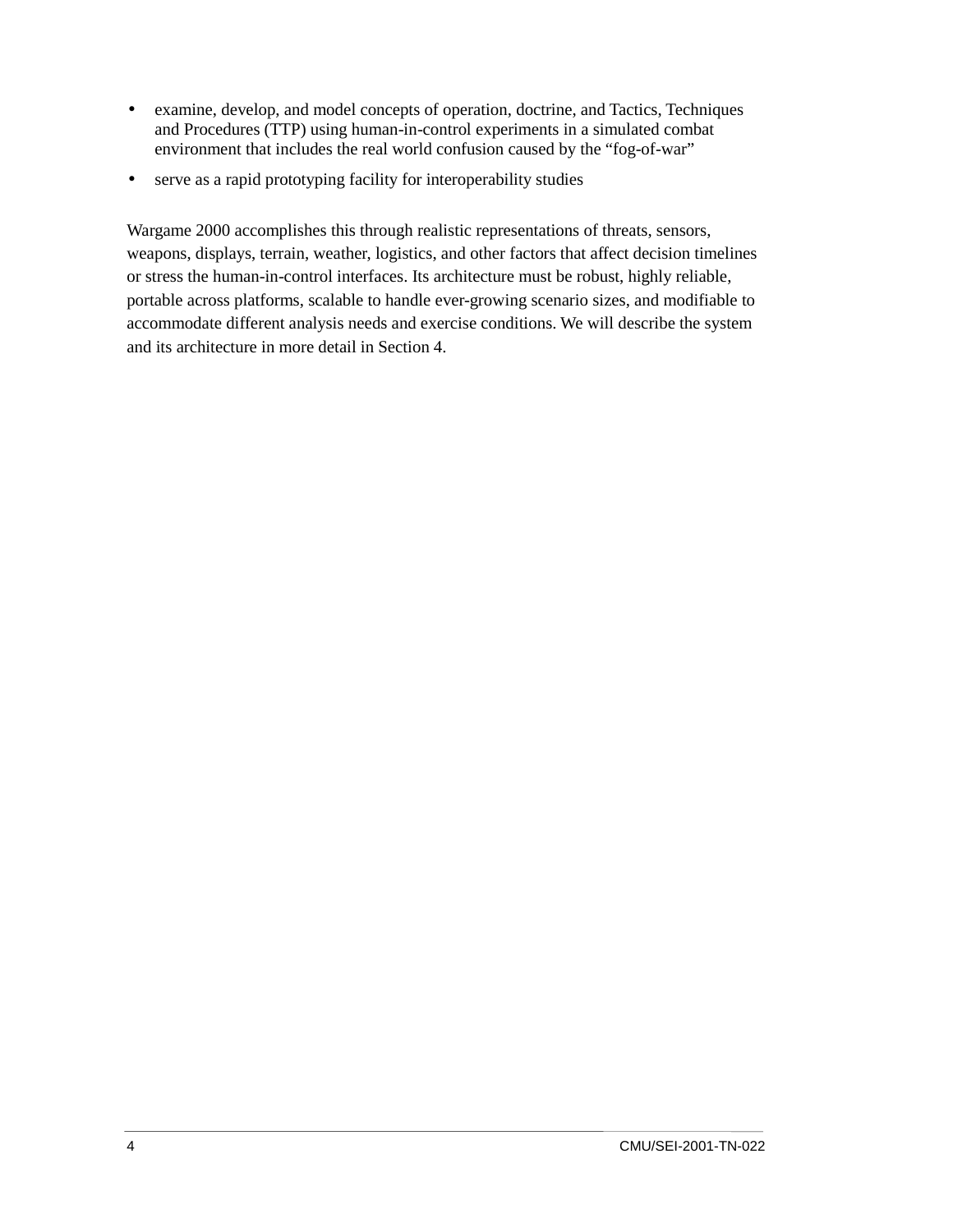#### 3 The ATAM

#### 3.1 Purpose

The purpose of the ATAM is to assess the consequences of architectural decision alternatives in light of quality attribute requirements [Kazman 00]. The major goals of the ATAM are to

- elicit and refine a precise statement of the architecture's driving quality attribute requirements
- elicit and refine a precise statement of the architectural design decisions
- evaluate the architectural design decisions to determine if they satisfactorily address the quality requirements

The method does not need to produce detailed analyses of any measurable quality attribute of a system (such as latency or mean time to failure) to succeed. Instead, success is achieved by identifying trends.

The ATAM achieves these goals by involving a wide group of stakeholders including managers, developers, maintainers, testers, reusers, end users, and customers. It is meant to be a risk mitigation method, a means of detecting areas of potential risk within the architecture of a complex software-intensive system. An evaluation team experienced in software architecture and the method leads this group of stakeholders to ensure that the right questions are asked to discover

- *risks*: alternatives that might create future problems in some quality attribute
- *sensitivity points*: alternatives for which a slight change makes a significant difference in a quality attribute
- *tradeoffs*: decisions affecting more than one quality attribute

These areas can be made the focus of future efforts in terms of prototyping, design, and analysis.

#### 3.2 ATAM Steps

The heart of the ATAM consists of the following nine steps:

- 1. Present the ATAM: The evaluation team presents a quick overview of the ATAM steps, techniques used, and outputs from the process.
- 2. Present the business drivers: The system manager briefly presents the business drivers and context for the architecture.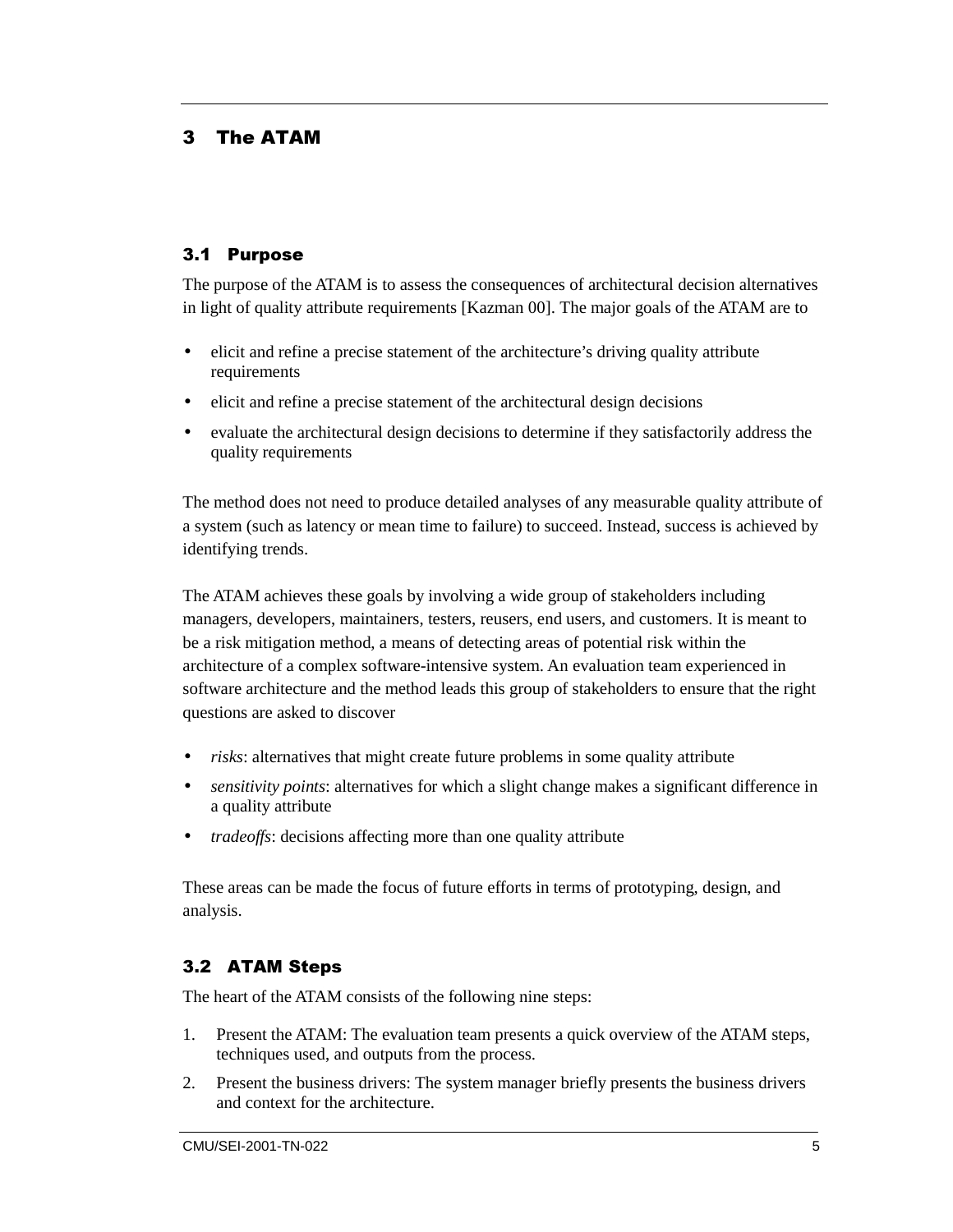- 3. Present the architecture: The architect presents an overview of the architecture.
- 4. Identify architectural approaches: Itemize the architectural decisions discovered in the previous step.
- 5. Generate the quality attribute utility tree: Identify, prioritize, and refine the most important quality attribute goals in a utility tree format.
- 6. Analyze architectural approaches: Probe the architectural approaches in light of the quality attributes in order to identify risks, sensitivity points, and tradeoffs.
- 7. Brainstorm and prioritize scenarios: Create and analyze scenarios that represent the various stakeholders' interests to understand quality attribute requirements and their relative importance.
- 8. Analyze architectural approaches: Continue to identify risks, sensitivity points, and tradeoffs while noting the impact of each scenario on the architectural approaches.
- 9. Present results: Recapitulate the ATAM steps, outputs, and recommendations.

These steps are typically carried out in two phases.<sup>2</sup> The first phase (Phase 1) is architectcentric and concentrates on eliciting and analyzing architectural information. This phase is run as a miniature version of the ATAM with a small group of technically oriented stakeholders concentrating on Steps 1-6. The second phase (Phase 2) is stakeholder-centric, elicits points of view from a more diverse group of stakeholders, and verifies the results of the first phase. This involves a larger group of stakeholders and builds upon the work of the first phase.

<sup>&</sup>lt;sup>2</sup> The complete methodology also has a planning and preparation phase (Phase 0) and a follow-up and finalization phase (Phase III) that are beyond the scope of this report.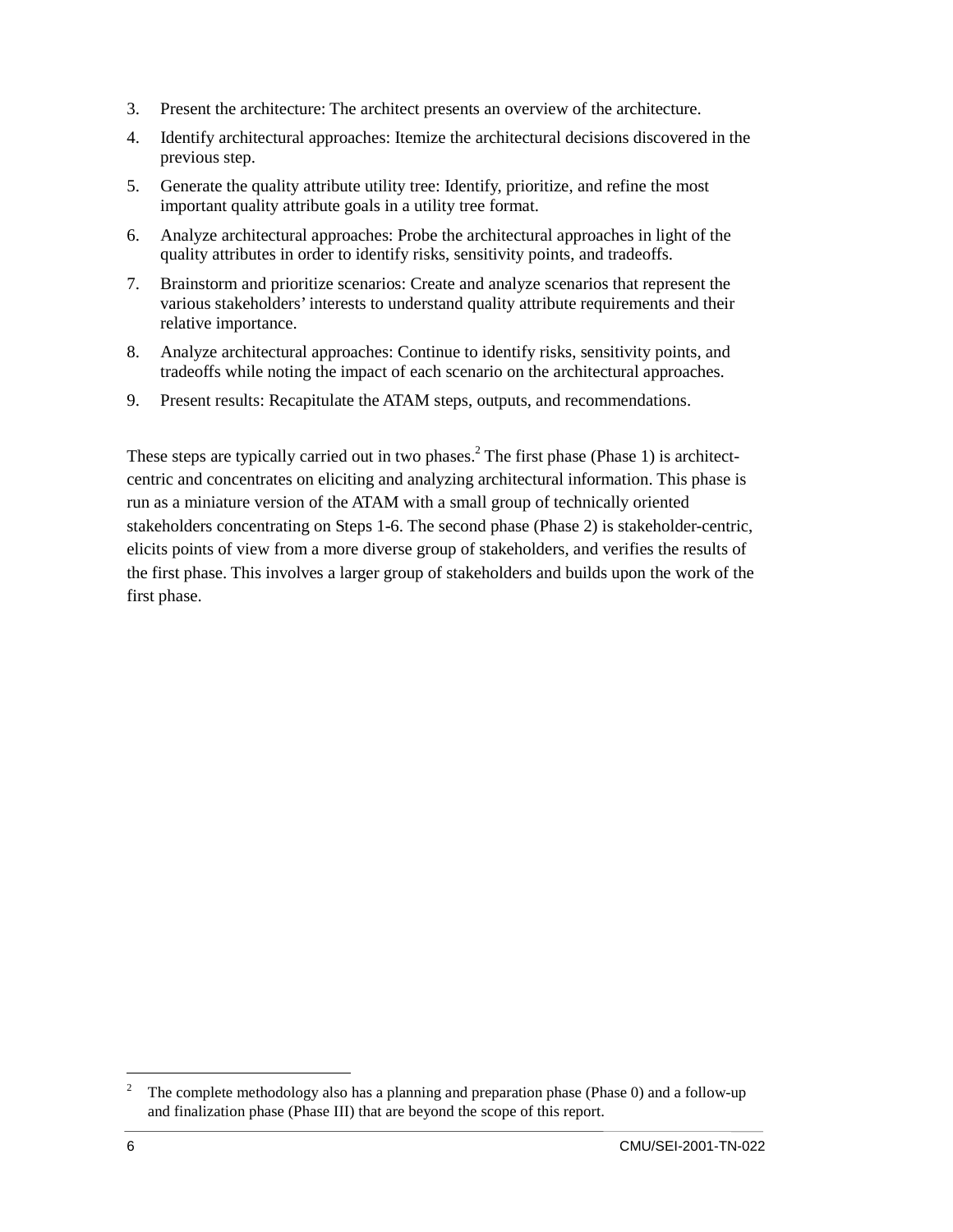# 4 The ATAM Evaluation of Wargame 2000

#### 4.1 Background

At the time that this ATAM evaluation was conducted (November 2000), the Wargame 2000 system was relatively far along in the development cycle. Thus a primary goal of this ATAM evaluation was to obtain a measure of confidence in the system's software architecture for future block releases. While an ATAM-based evaluation is often useful in this circumstance, its greatest utility occurs earlier in the design process when sufficient architecture definition has occurred, yet it is still early enough to redirect development, if necessary.

The Wargame 2000 system is a highly complex real-time simulation system, and the team could explore only some of the architectural issues during its two-day ATAM evaluation. However after seeing the value of the method, the JNIC team continued to explore additional priority scenarios once the ATAM evaluation was concluded.

#### 4.2 Business and Mission Drivers

One of the most important steps when performing an ATAM-based evaluation is to elicit the business and mission goals driving the development of the architecture. Often stakeholders will use traditional qualities in unconventional ways to describe their business and mission goals. For example, stakeholders described "integrability" in the context of Wargame 2000 as "the ability to easily connect new and dissimilar 'parts' over time." A more traditional definition would address the process of moving from implemented components to a fully functioning system. It also would address the ease with which the parts of a system can be assembled into a whole. While the evaluation team would not change the terms used, it would attempt to capture as much descriptive prose as possible to clarify the qualities being described.

During the first meeting, the evaluation team met with a group of primary stakeholders, mostly senior technical personnel and project management. They listened as the contractor's project manager of Wargame 2000 presented business and mission goals and primary system architecture drivers. Based on this information and subsequent discussions, the evaluation team synthesized the information given here.

As discussed in Section 2, Wargame 2000 puts human operators in a realistic simulated combat command and control environment. In such a simulation, operators are regarded as part of the simulation rather than external to it. This drives the need to have a system with the resolution and fidelity to allow analysts to answer the "Big Five Questions":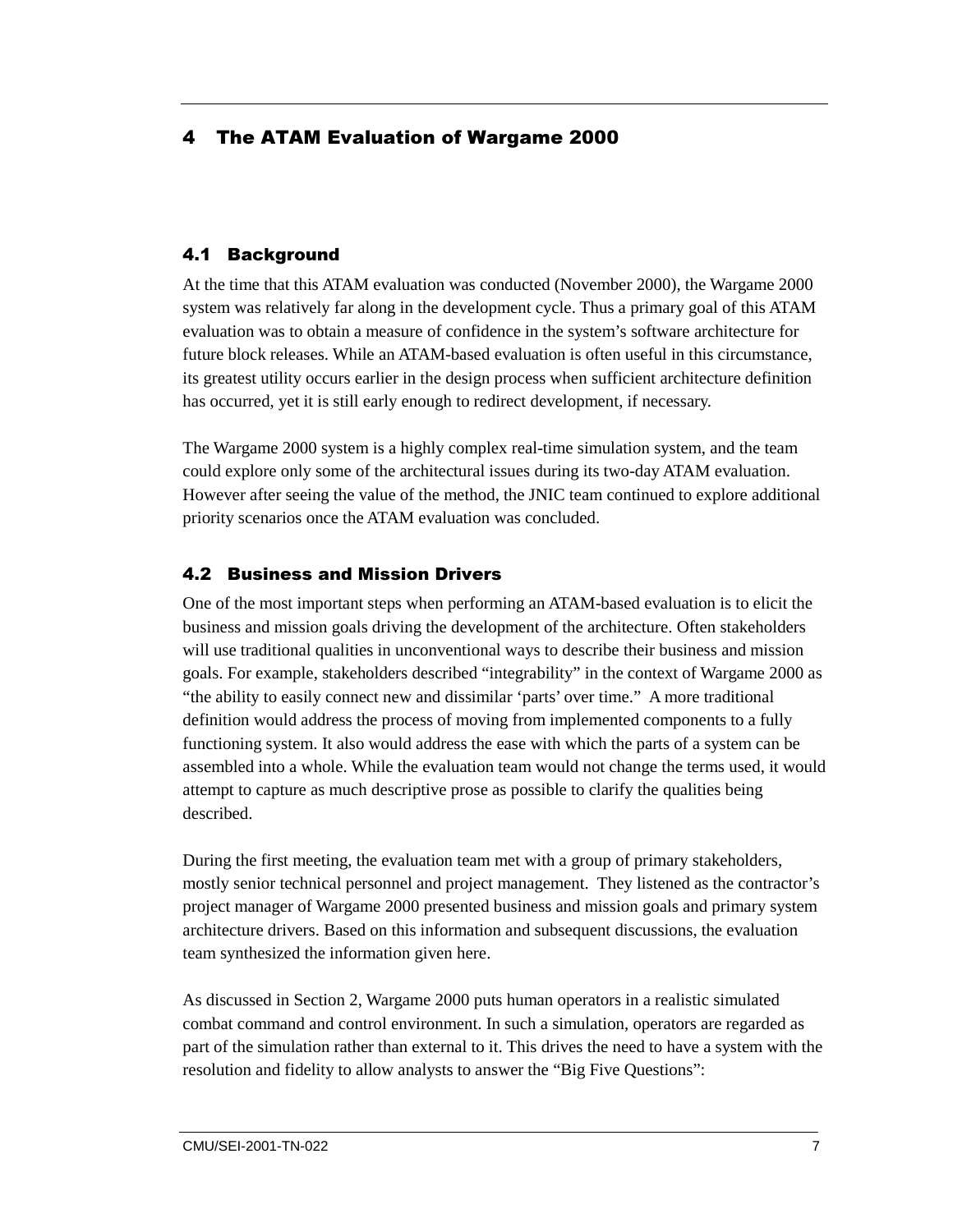- 1. What did the operator know? This drives the need for realistic displays and complete display contents.
- 2. When did the operator know it? This drives the need for end-to-end timing, accurate within a second.
- 3. What did the operator do? This drives the need for a realistic set of controls, rules of engagement (ROE), TTP, decision aids, and command structure coordination.
- 4. When did the operator do it? This drives the need for deterministic and reliable response to operator input.
- 5. What effect did their actions have on the battle? This drives the need for detailed information storage and retrieval.

These points are essential issues for any exercise in which Wargame 2000 is used. It is the "mantra" that drives the Wargame 2000 development and operational strategies. To achieve sufficient resolution and fidelity to address these questions, *performance* emerges as *the* prime business/mission driver for Wargame 2000. From JNIC's perspective, performance has multiple facets:

- The phrase, "We speak in the currency of margin," was often heard during the ATAM. The term *margin* means how much faster than real time the system can run in a worstcase scenario for any particular exercise. The more margin that can be provided by the system, the more features that can be offered to the customer to support future requirements.
- The system must meet statistical deadlines. Therefore, Wargame 2000 can be described as a "firm" real-time system.
- The Wargame 2000 system must undergo preparation prior to a simulation that typically involves many months. The time it takes to prepare the system for an exercise is referred to as "exercise turnaround time." The system must be able to meet new exercise turnaround time demands. Starting in 2001, demand was anticipated to increase to one simulation (exercise) a month. Previously, users were running one simulation a year. While this is perhaps not a traditional interpretation of performance, it certainly is an important driver for Wargame 2000.

An additional driver is that Wargame 2000 must support evolving mission needs. This might require adding a new function, representing a new sensor, or modifying the user interface. An important philosophy of the project has been to involve the customer in identifying needs as early as possible. The project evolved the system to meet those needs by first providing basic functionality, then incrementally extending that functionality. This calls for an architecture that is flexible enough to accommodate broad classes of changes.

Other general business and mission drivers were identified. We present these essentially unchanged from original stakeholder wording to illustrate that strict conformance to standard or traditional definitions of quality drivers is not necessary. The important thing is that the terms are meaningful to the stakeholders. These drivers include (in no particular order)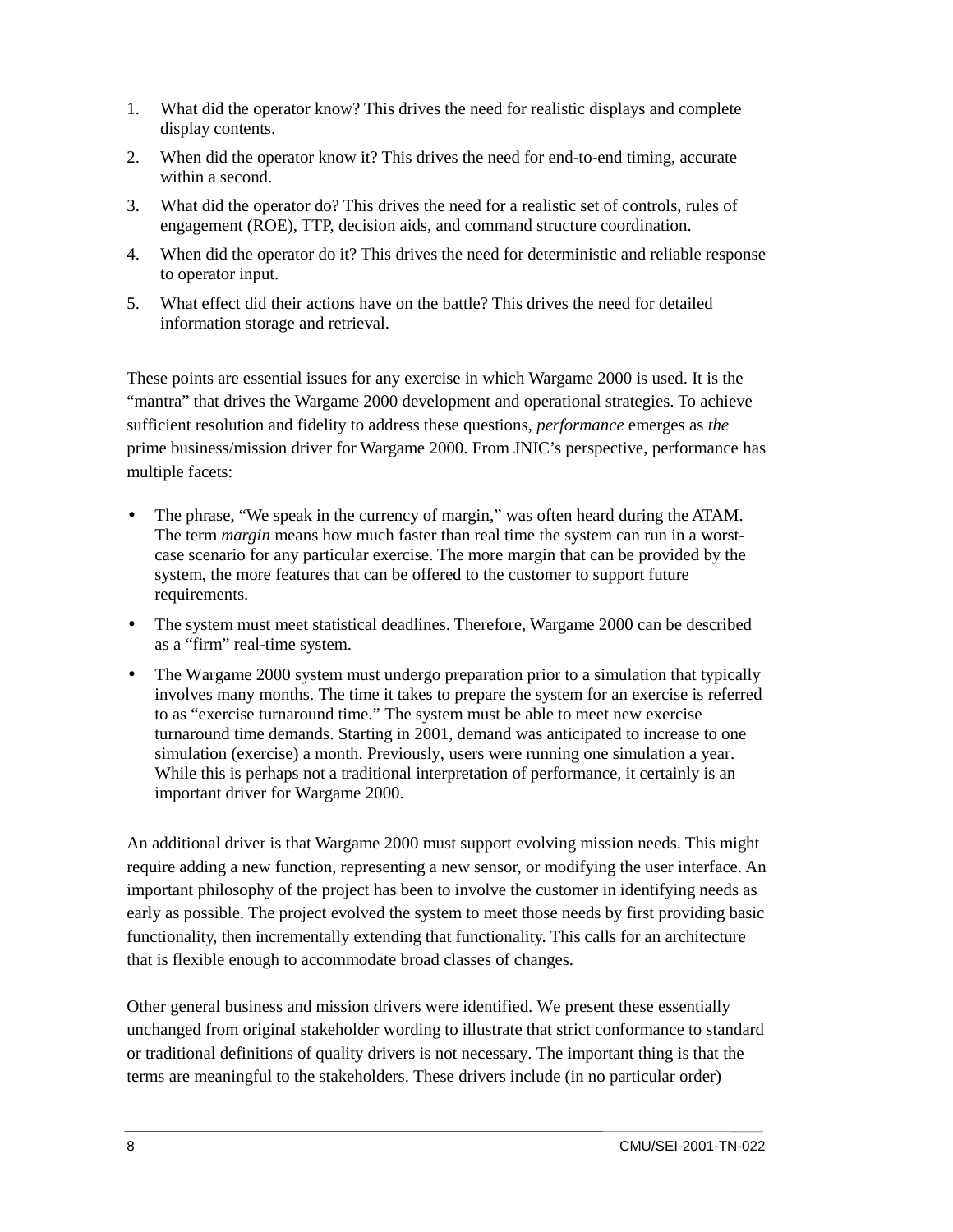- Modifiability/Configurability/Composability: This is the ability to change the system to incorporate new scenarios, entities, and entity behavior; this includes changes in breadth (new entities) and depth (higher fidelity).
- Integrability: The system must be able to easily connect new and dissimilar "parts" over time.
- Flexibility: The system must be flexible in terms of changing direction by incorporating new requirements and mapping new functionality to an implementation schedule.
- Interoperability: Wargame 2000 must be able to connect to and communicate with other simulations. Wargame 2000 must be able to support rapid prototyping for interoperability studies conducted primarily through the use of simulations. To these ends, the system must be compliant with the High Level Architecture Standard (HLA).
- Scalability: The system must be able to instantiate models up to the limits of memory and processor capacity.
- Reliability: The cost to prepare for and conduct an exercise is very high. As one stakeholder said, "On game day, its got to work."
- Maintainability: Good system documentation is necessary for long-term supportability. Rational Rose has been used; however Rational/Unified Modeling Language (UML) has been shown to be very weak at capturing discrete events.
- Reuse: Code reuse itself has not helped at all. Design and knowledge reuse has proven helpful and should be maximized as much as possible.
- Fidelity: This refers to the ability to accurately model the details of the objects that give the entities in the simulation some level of realism. This includes modeling the "fog of war," the uncertainty factor that needs to be part of a realistic simulation.

# 4.3 System Overview

The SEI ATAM team was given a broad overview of the system during the first phase. Only the high-level details of the system will be provided here.

Figure 1 illustrates the three main subsystems (the boxes) and the data and control paths (the arrows) of Wargame 2000 that were the focus of this ATAM evaluation. The Missile and Air Defense Simulator (MADSIM) is a "human-in-the-loop" control simulator. It provides

- parallel discrete event simulation
- distributed simulation
- mission space system representation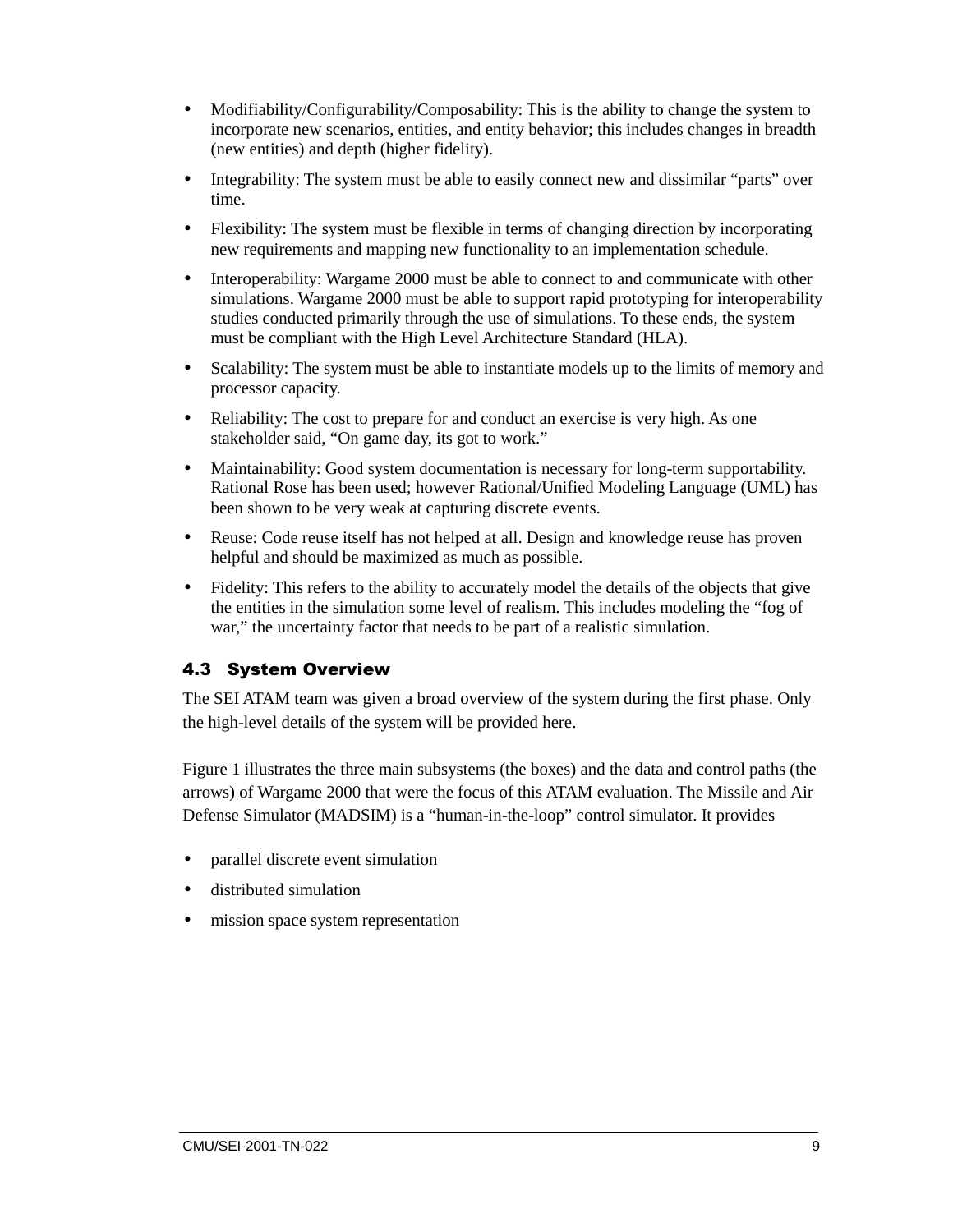

Figure 1: The Primary Wargame 2000 Subsystems

The Concept of Operations (CONOPS) for MADSIM includes

- testing battlefield doctrine
- human-in-control experiments
- simulation of realistic combat environments to include the fog of war

As mentioned in the previous section, the MADSIM must provide the resolution and fidelity required to answer the "Big Five Questions." The MADSIM subsystem garnered most of the attention of the stakeholders and the evaluation team.

The Viewers and Editors subsystem provides the interface for operators, and the Wargame 2000 Resource Repository acts as a data store for the system.

While there were many driving architectural concerns for Wargame 2000, the system architect's main concern was meeting system performance demands imposed by a real-time human-in-the-loop simulation. Performance continued to be a recurring theme during the entire ATAM evaluation.

# 4.4 Architectural Approaches

Within the Wargame 2000 system, several architectural approaches were used by the architect to meet the business and mission drivers. Among them are the following:

- The client-server approach was used to decouple the event generator from the rest of the system. This offered flexibility for upgrading to a more capable event generator. Clientserver was also used between the user interface (UI) and the rest of the system, offering more flexibility in changing/upgrading the UI. There was also distributed access to the data repository.
- Parallel discrete event simulation was used as an overall strategy to generate events for the simulation. This approach is common to many simulation systems.
- A publish/subscribe mechanism was used throughout the system as an approach to further decouple various components within the MADSIM subsystem.
- An event-based message passing mechanism was used as an approach to indicate that various simulation events had occurred.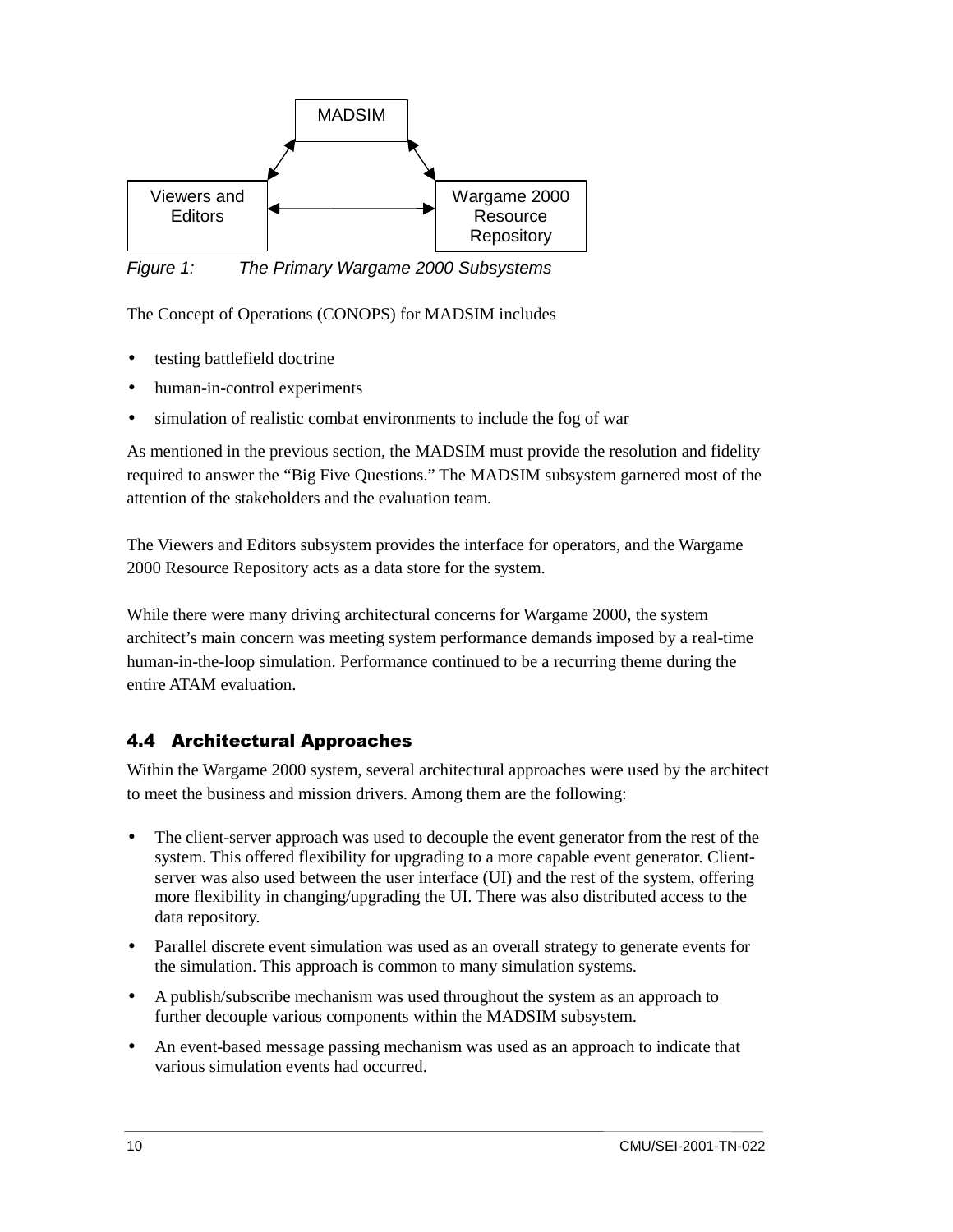Some supplemental architectural approaches included

- direct access shared memory
- wrapping/facades for some commercial-off-the-shelf (COTS) products
- distributed processing
- an object request broker (ORB) to mediate client-to-server interface

# 4.5 Utility Tree

The utility tree provides a vehicle for translating the quality attribute goals articulated in the business drivers presentation to "testable" quality attribute scenarios. The utility tree has four levels with the root node labeled "Utility." Figure 2 graphically illustrates the utility tree concept. Utility is an expression of the overall "goodness" of the system in terms of the higher level nodes. Quality attributes (performance, modifiability, etc.) are placed immediately under Utility. However, to say simply that performance is an important quality is too vague for meaningful analysis. Therefore, each quality has one or more attribute refinements. These reflect the quality attribute-specific stimuli and responses that the architecture must address. For example, performance might be broken down into "minimize worst-case latency for invoice generation," "maximize average throughput to the authentication server," and "preserve priority ordering of customer requests." To further define the notions of quality attributes and attribute refinements, scenarios are used. A scenario is a characterization of the attribute concern that represents a use or modification of the architecture. The scenario is applied not only to determine whether the architecture supports a functional requirement, but also to predict the architecture's support of system qualities such as performance, reliability, modifiability, and so forth. Scenarios represent a fundamental analysis aid in the ATAM and are the leaves of the utility tree.

Note that a utility tree is not an attempt at defining a rigorous taxonomy of quality attributes. Its purpose is to elicit a definition of system quality requirements in a practical, operational sense that stakeholders can understand. Table 1 summarizes the utility tree developed for Wargame 2000.



Figure 2: The Utility Tree Concept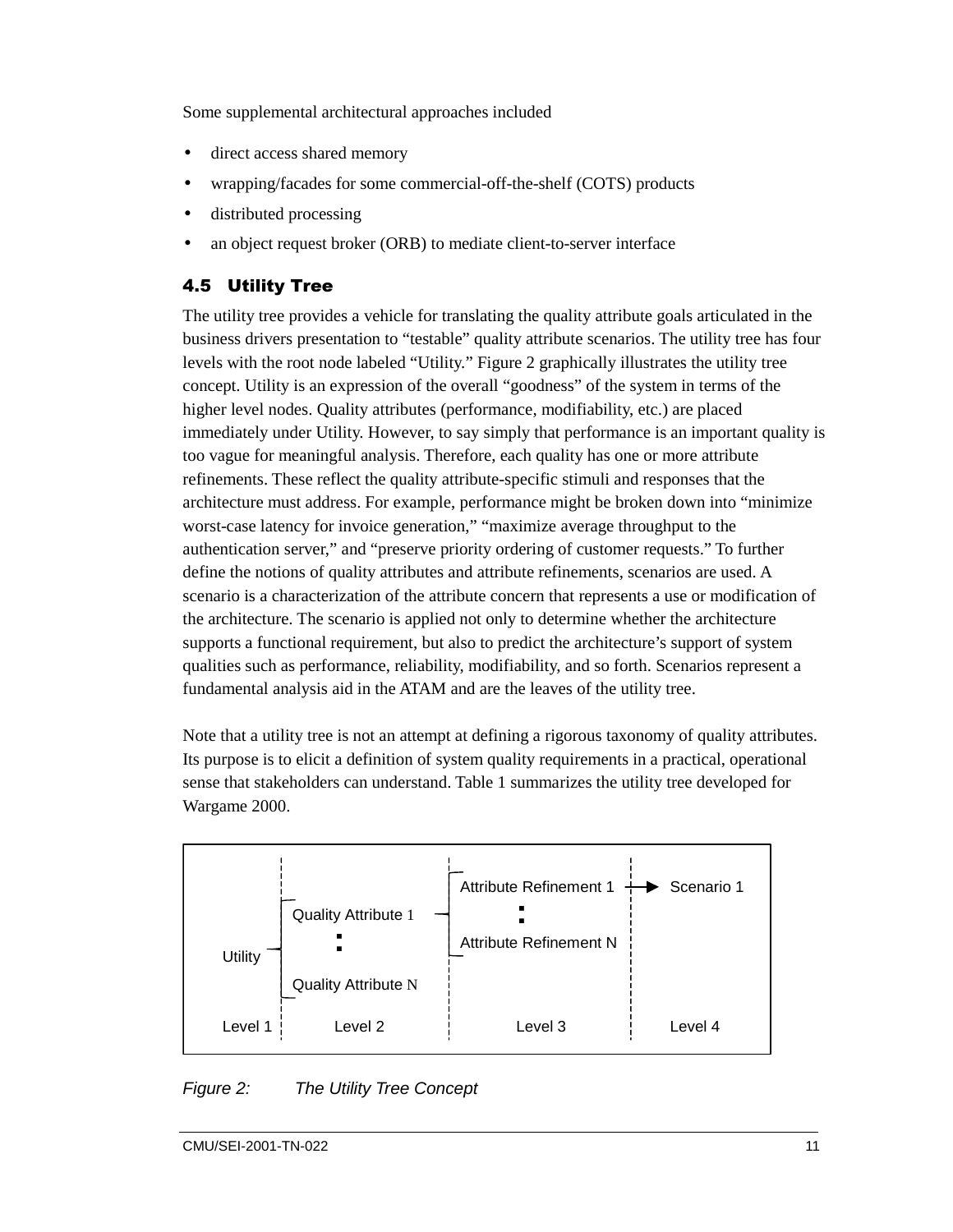| <b>Quality Attribute</b>                   | <b>Attribute Refinement</b>                       | <b>Scenarios</b>                                                                                                                                                                                              |  |
|--------------------------------------------|---------------------------------------------------|---------------------------------------------------------------------------------------------------------------------------------------------------------------------------------------------------------------|--|
| Reliability/Availability                   | Up when ready to game                             | Simulation controller initiates simulation<br>execution (a game), starts subordinate<br>processes, loads parameter files, and<br>simulation runs from $T = -\infty$ infinity to $T = 0$<br>within 10 minutes. |  |
|                                            | Stays up during game and<br>test                  | Runs scenarios without crashes: no<br>hardware and/or software failures.<br>Terminates normally.                                                                                                              |  |
|                                            | Reasonable response to<br>out-of-plan scenario    | Ability to change the location and<br>orientation of assets and still meet the<br>performance, reliability, and credibility<br>criteria.                                                                      |  |
| Performance                                | Initialize quickly per<br>specification           | Must perform all initialization activities<br>within 10 minutes.                                                                                                                                              |  |
|                                            | Meet real-time<br>requirements                    | Run simulations with no instantaneous lags<br>greater than five seconds, no average lags<br>greater than three seconds.                                                                                       |  |
|                                            |                                                   | Run simulations with debug enabled.                                                                                                                                                                           |  |
|                                            | Data collector needs to<br>keep up with real time | Finish data collection within 30 seconds of<br>simulation termination.                                                                                                                                        |  |
| <b>Turnaround Time</b>                     | Set-up<br>Time/Composability                      | Set-up and test time should be less than two<br>weeks.                                                                                                                                                        |  |
|                                            | Test time                                         | Set-up and test time should be less than two<br>weeks.                                                                                                                                                        |  |
|                                            | Analysis Time                                     | Calculate the average depth of penetration<br>of the blue battle space in under four man-<br>hours.                                                                                                           |  |
| Credibility/Validation                     | Quality/Correctness                               | Increase model fidelity of interceptors and<br>sensors to match EADSIM major time-line<br>events within 10%.                                                                                                  |  |
| Accommodate<br>New/Changed<br>Requirements | From game-to-game                                 | Change joint firing doctrine rule set in the<br>automated weapon target assigner in time<br>for the next game.                                                                                                |  |
|                                            | From build-to-build                               | Add cruise missile infrastructure into next<br>software release.                                                                                                                                              |  |
| Flexibility                                | Reconfigurability                                 | Reconfigure Wargame 2000 from running a<br>theater ballistic missile defense simulation<br>to a national missile defense simulation;<br>changing hardware and software in one<br>week. <sup>3</sup>           |  |
| Maintainability                            | Replace existing database                         | Replace existing database with an object-<br>oriented database within 5-10 staff years.                                                                                                                       |  |

# Table 1: Wargame 2000 Utility Tree

<sup>&</sup>lt;sup>2</sup><br>3 Since this ATAM, defense policy has eliminated the distinction between theater and national missile defense.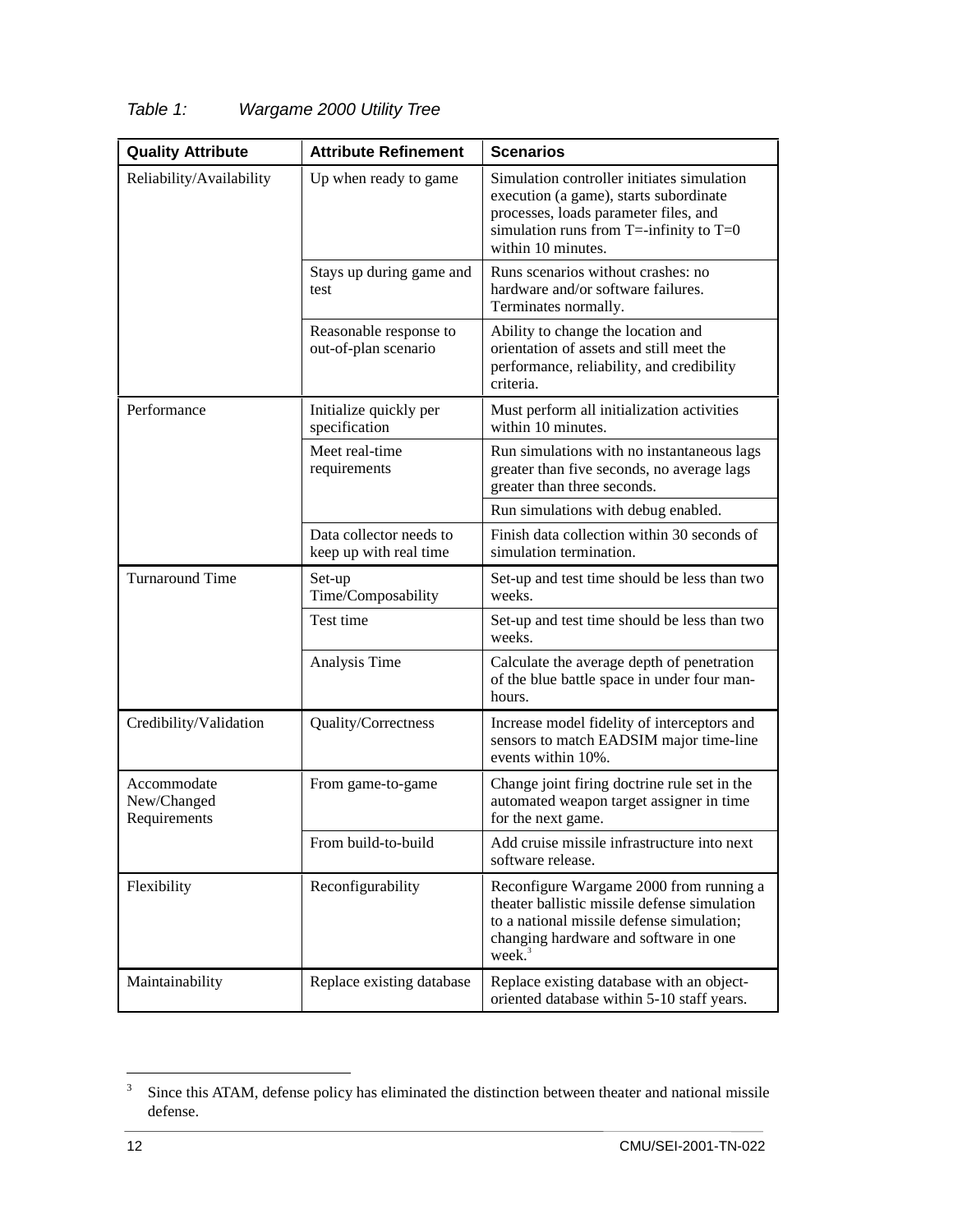# 4.6 Scenario Generation and Prioritization

The scenario elicitation process allowed stakeholders to contribute scenarios that reflected their concerns and understanding of how the architecture would accommodate their needs. In practice, a particular scenario may have implications for many stakeholders: for a modification, one stakeholder may be concerned with the difficulty of a change and its impact on performance, while another may be interested in the cost of the change. Scenarios were collected by a round-robin brainstorming activity with all of the JNIC stakeholders.

During the Wargame 2000 ATAM evaluation, 31 scenarios were generated. After brainstorming scenarios, stakeholders consolidated similar scenarios to prevent dilution of votes during prioritization. After the consolidation process, 29 scenarios remained. These scenarios were prioritized and eight scenarios emerged that were thought to have the greatest impact. Table 2 lists the final set of consolidated, edited, and prioritized scenarios that formed the basis for subsequent analysis.

#### Table 2: Prioritized Wargame 2000 Scenarios

| <b>Priority</b> | <b>Scenarios</b>                                                                                                                                                                                                                                                                                                            |  |
|-----------------|-----------------------------------------------------------------------------------------------------------------------------------------------------------------------------------------------------------------------------------------------------------------------------------------------------------------------------|--|
| 1               | Build the graphical parameter file front end. (This graphical set-up tool allows the user to<br>click on an entity on the screen and change its characteristics). The tool provides the<br>ability to change the characteristics of a sensor or other simulation entity, such as radar<br>aperture or loop gain of a radar. |  |
| 2               | Apply heavy data throughput (objects, tracks), load to the graphical user interface (GUI)<br>workstation, and be able to analyze the performance.                                                                                                                                                                           |  |
| 3               | Run an entire simulation without crashes; no hardware or software failures; terminates<br>normally.                                                                                                                                                                                                                         |  |
| 4               | Simulation set-up and test time is less than two weeks.                                                                                                                                                                                                                                                                     |  |
| 5               | A pause in the simulation occurs signifying a timing problem. Provide the ability to<br>identify the source $(s)$ of the problem.                                                                                                                                                                                           |  |
| 6               | Provides a virtual gaming site that includes online, offsite, and multiple games running<br>simultaneously and that allows participants to play from their own command centers.                                                                                                                                             |  |
| 7               | A new post-processor is added that produces a summary report. Be able to predict the<br>impact to the system's performance.                                                                                                                                                                                                 |  |
| 8               | Be able to make a change to the simulation entity base class and be able to understand the<br>effect/impact on the other objects.                                                                                                                                                                                           |  |

# 4.7 Overview of the Analysis Process

In the second phase, scenarios are prioritized and the ATAM evaluation team facilitates the analysis of the scenarios. Scenarios are analyzed in detail by walking through each one to evaluate its effects on the architecture. The ATAM evaluation team facilitates the ensuing stakeholder discussion to surface architecturally based risks, sensitivities, and tradeoffs. The stakeholders contribute to the analysis by discussing issues regarding the architecture from their points of view.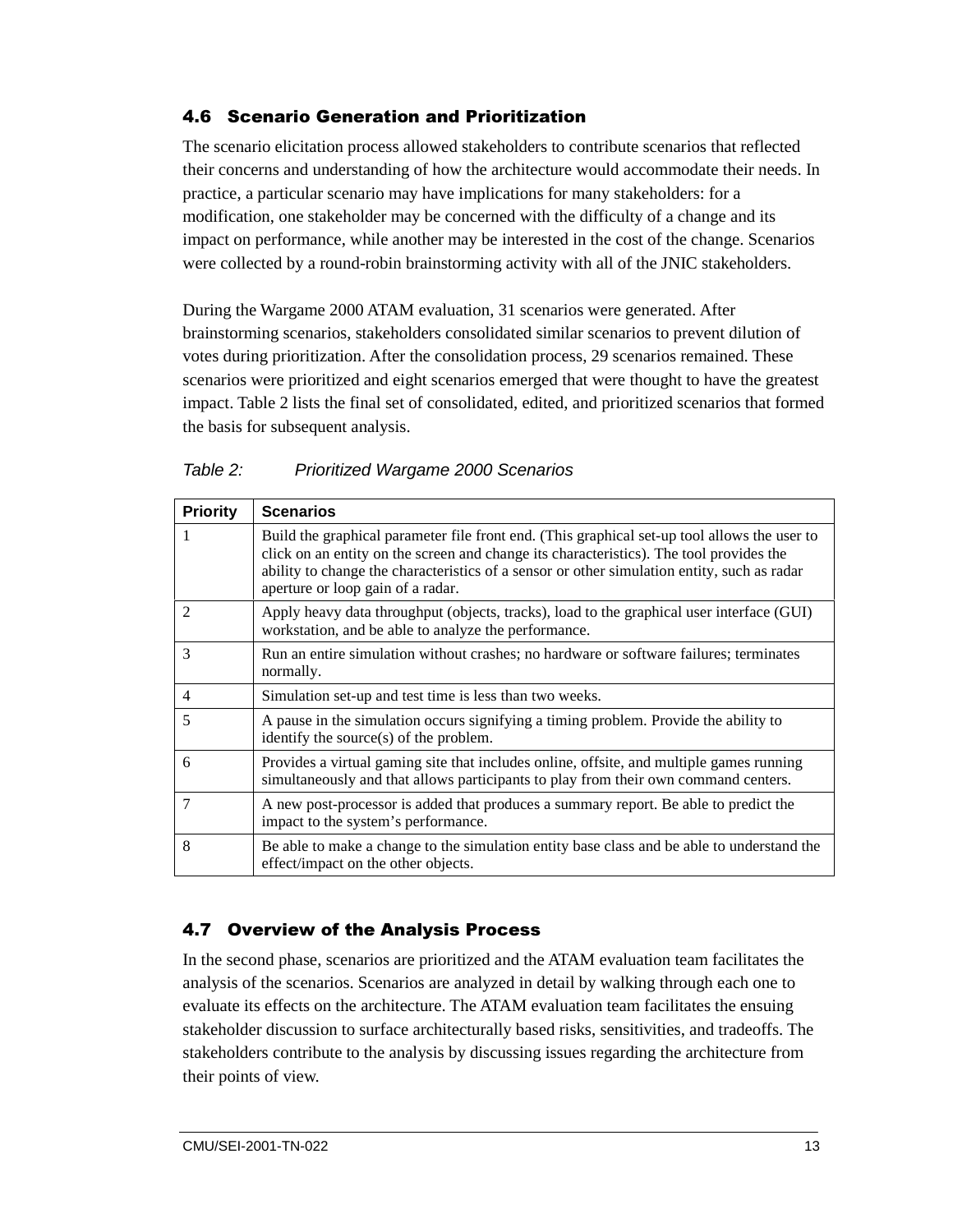The examples of analysis that follow are typical of the kind of analysis that will occur for each scenario that is generated during an ATAM-based evaluation. These examples will illustrate how scenarios feed analysis, which then identifies risks, sensitivity points, and tradeoffs. However, ATAM-based evaluations also have other benefits that are not explicitly part of the process but are side benefits. A few of these side benefits will be illustrated as well.

# 4.8 Scenario Analysis

#### 4.8.1 Scenario 1

We will first present the analysis of the highest priority scenario to illustrate the analysis and discovery process that ATAM-based evaluations provide. Recall Scenario 1 from Table 2:

Build the graphical parameter file front end. (This graphical set-up tool allows the user to click on an entity on the screen and change its characteristics). The tool provides the ability to change the characteristics of a sensor or other simulation entity, such as radar aperture or loop gain of a radar.

Parameter files were created to allow generic objects in the simulation to be instantiated into specific objects during initialization. This approach permitted maximum flexibility in configuring simulations. This supports the following business goal given in Section 4.2:

Modifiability/Configurability/Composability: the ability to change the system to incorporate new scenarios, entities and entity behavior, described as breadth (new entities) and depth (higher fidelity)

The architectural choice to use text-based parameter files to meet this business goal eventually led to tremendous complexity. A risk that emerged from the ATAM was that there was no capability to configure parameter files easily and consistently. This risk directly impacted the following business goal (paraphrased from Section 4.2):

The system must be able to meet new "exercise turnaround time" demands, including an anticipated frequency of one exercise per month.

The architectural tradeoff is between initialization speed and configuration complexity. This tradeoff is critical since text-based parameter files allow the system to be initialized very quickly in preparation for a simulation. However, the tradeoff is that parameter files affect the ability to quickly turn the system around for the next simulation impacting the above business goal. Again, this tradeoff was made explicit to all stakeholders and was documented during the ATAM evaluation.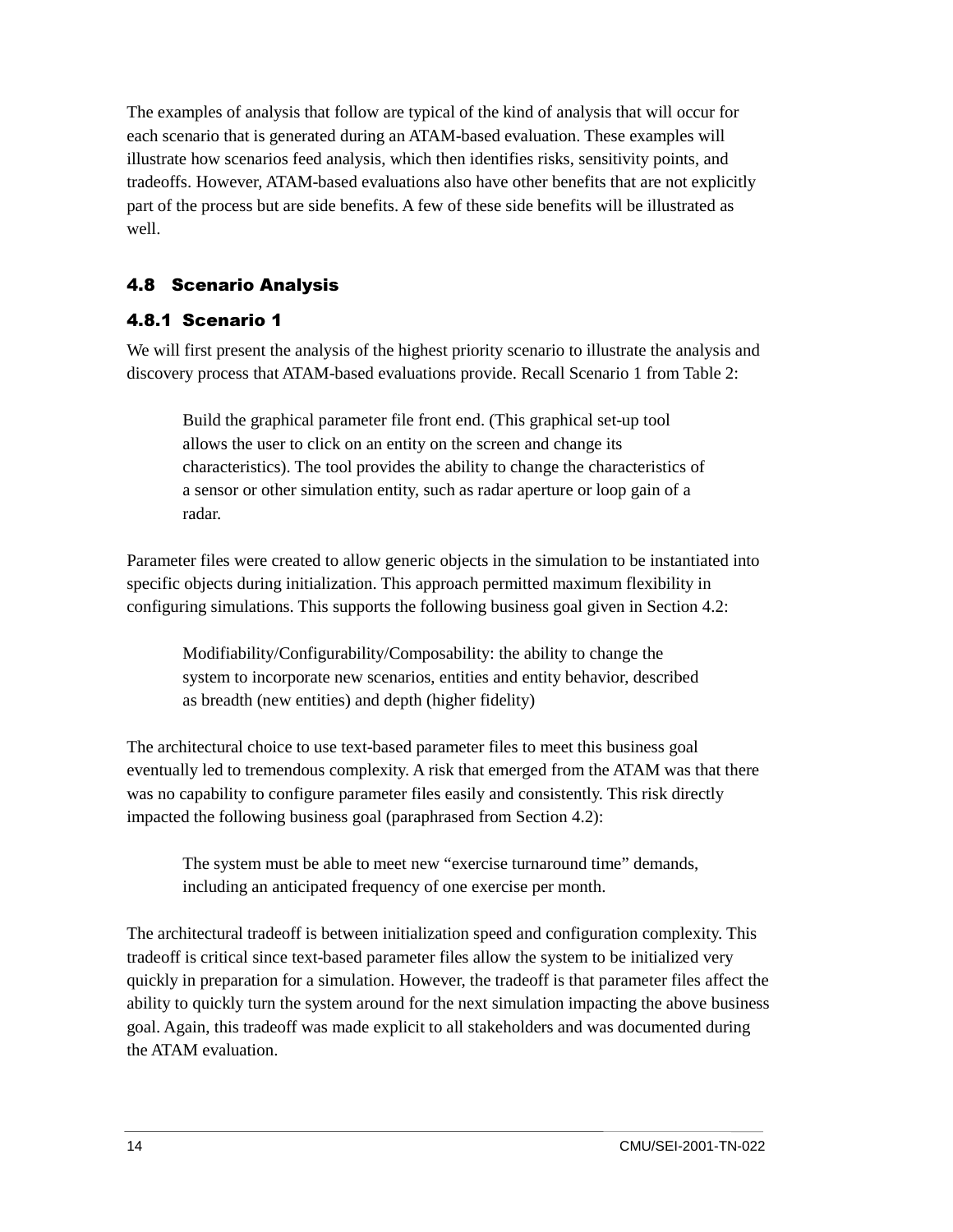#### 4.8.2 Scenario 6

Another scenario involved interoperability. Recall Scenario 6 from Table 2:

Provide a virtual gaming site that includes online, offsite, and multiple games running simultaneously and that allows participants to play from their own command centers.

In order to facilitate interoperability with other simulations, compliance with the High Level Architecture (HLA) was a requirement for Wargame 2000. By our definition of architecture in Section 2, HLA is perhaps better described as a set of standards to facilitate simulation reuse and interoperability. The HLA was developed under the leadership of the Defense Modeling and Simulation Office (DMSO) to support reuse and interoperability across the large numbers of different types of simulations developed and maintained by the DoD. HLA compliance in Wargame 2000 is achieved via an HLA gateway to interface with other systems that are HLA compliant.

While this is a good idea in principle, a risk emerged due to this requirement. The system architect expressed concerns about the HLA real-time interface and indicated that it would not be able to meet the user's performance expectations. The broader lesson is that while an architectural standard may intend to promote a quality such as interoperability, a standard alone cannot guarantee qualities. In this case, a mandate to achieve interoperability alone was not enough, and interoperability for Wargame 2000 had a performance constraint not addressed by the standard. While the HLA standard may define an interface for interoperability, it says very little about other qualities (such as performance) that may be essential for correct interoperability. Moreover, it is the particular implementation of HLA that ultimately determines system performance, not necessarily the standard itself. Some implementations may be efficient; some may not. Although implementing this standard in the system may have been mandated, it proved to be a significant risk to the following business goal:

Interoperability: Wargame 2000 must be able to connect to other simulations. Wargame 2000 must be able to support rapid prototyping for interoperability studies conducted primarily through the use of simulations. To these ends, the system must be compliant with the High Level Architecture Standard (HLA).

#### 4.9 Sensitivity Points

ATAM also includes the discovery of sensitivity points during scenario analysis. A sensitivity point is an architectural decision that has a strong effect on a particular quality attribute. Scenario evaluations uncovered two sensitivity points. The first sensitivity point follows:

*Performance is sensitive to careful adherence to implementation development guidelines.*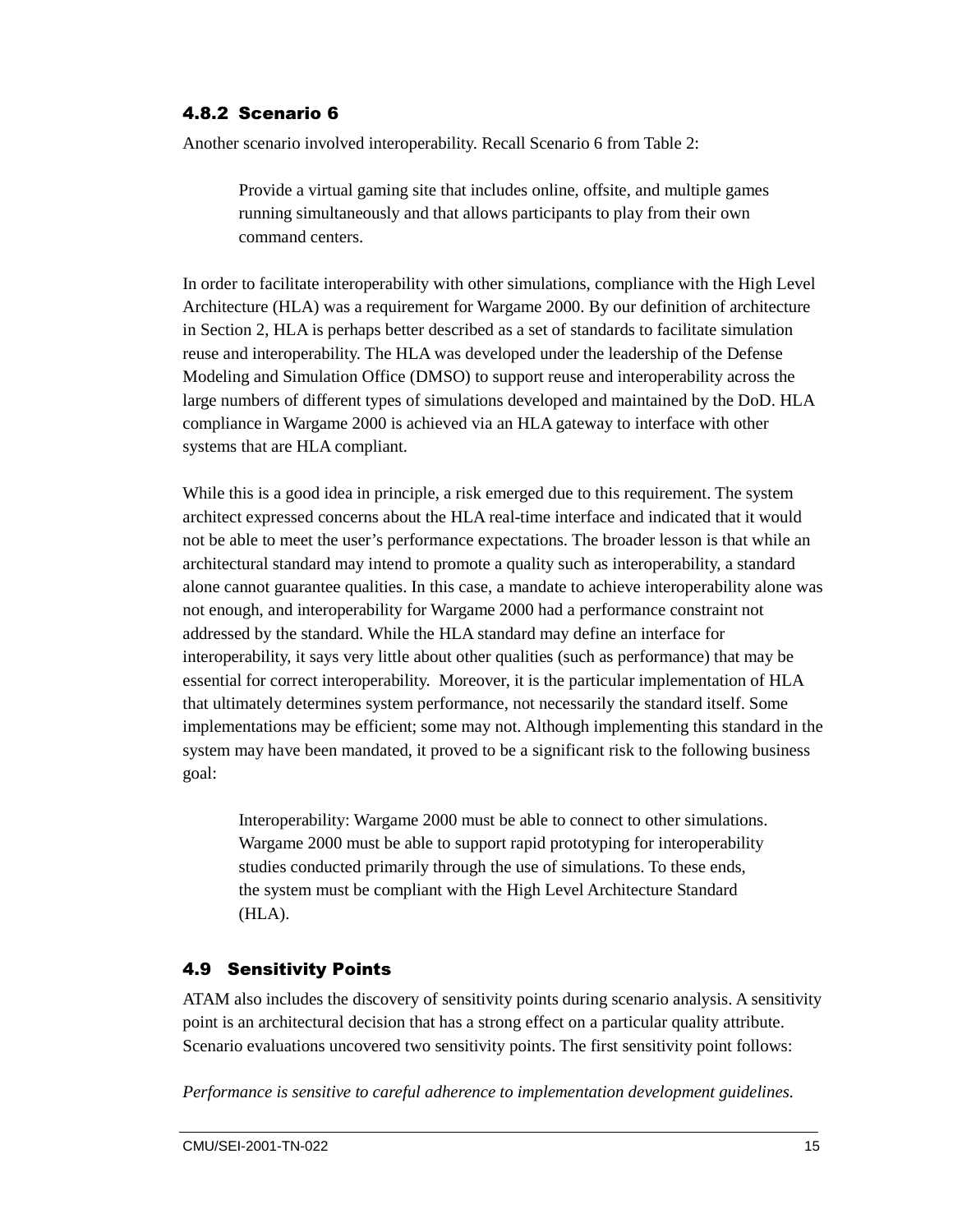Performance was an issue of great concern for the system architect. Not only was it the architect's goal to have enough capacity to meet the functional and performance requirements on the day of delivery, there had to be enough reserve capacity to support future requirements. Experience proved that the simulation could suffer from poor performance due to violation of various coding guidelines. For example, initializing simulated sensors (e.g., radars) all at the same time during system start-up drives performance down. Hence, there is a coding guideline to use random number generation to determine sensor initialization time.

The system architect indicated the need to present these guidelines to the developers every six months or so to reeducate developers and bring new engineers on line. Sometimes, this task (the presentation) was not accomplished due to other mission pressures and performance problems. Violations of these guidelines were discovered during test.

The second sensitivity point uncovered during the ATAM evaluation could potentially affect system performance:

#### *Increasing reliability comes at a cost of performance.*

There is an ambiguously stated requirement that the system must not fail during a game (simulation exercise). There were quantitative requirements directly addressing reliability or availability in the documents reviewed or in the presentations made during the ATAM. One approach that was used to provide a higher degree of reliability included the use of monitors. In some cases, a monitor was a human operator checking displays. In other cases, software monitors were used to check the status of various components. Software monitors used techniques like "heart-beat monitoring," checking to ensure that tasks were running and ensuring that various components were available. The sensitivity point emerged. While these techniques were fairly easy to implement in the system to provide higher reliability, they required committing resources, particularly in network usage, thereby affecting performance. While this sensitivity point may not be enlightening from a purely technical standpoint, it was not obvious to all stakeholders. To one group of stakeholders, the impact of requesting more reliability via monitors was not obvious until the ramifications were illuminated through the ATAM exercise. This is a case where the ATAM exercise broadened communication among stakeholders.

#### 4.10 Other Risks

While ATAM is a method that is intended to uncover technical risks, sensitivity points, and tradeoffs, it often uncovers programmatic issues as well. For example, there were architectural issues with the data interface used to change, update, and create parameter files. Additionally, underlying programmatic risks were uncovered during the ATAM evaluation involving the configuration management of parameter files. A parameter file is a type of configuration file for Wargame 2000 used during system initialization. The original motivation for this requirement was to allow a single parameter file change to be propagated to all of the places that it affects rather than having to make multiple changes, in multiple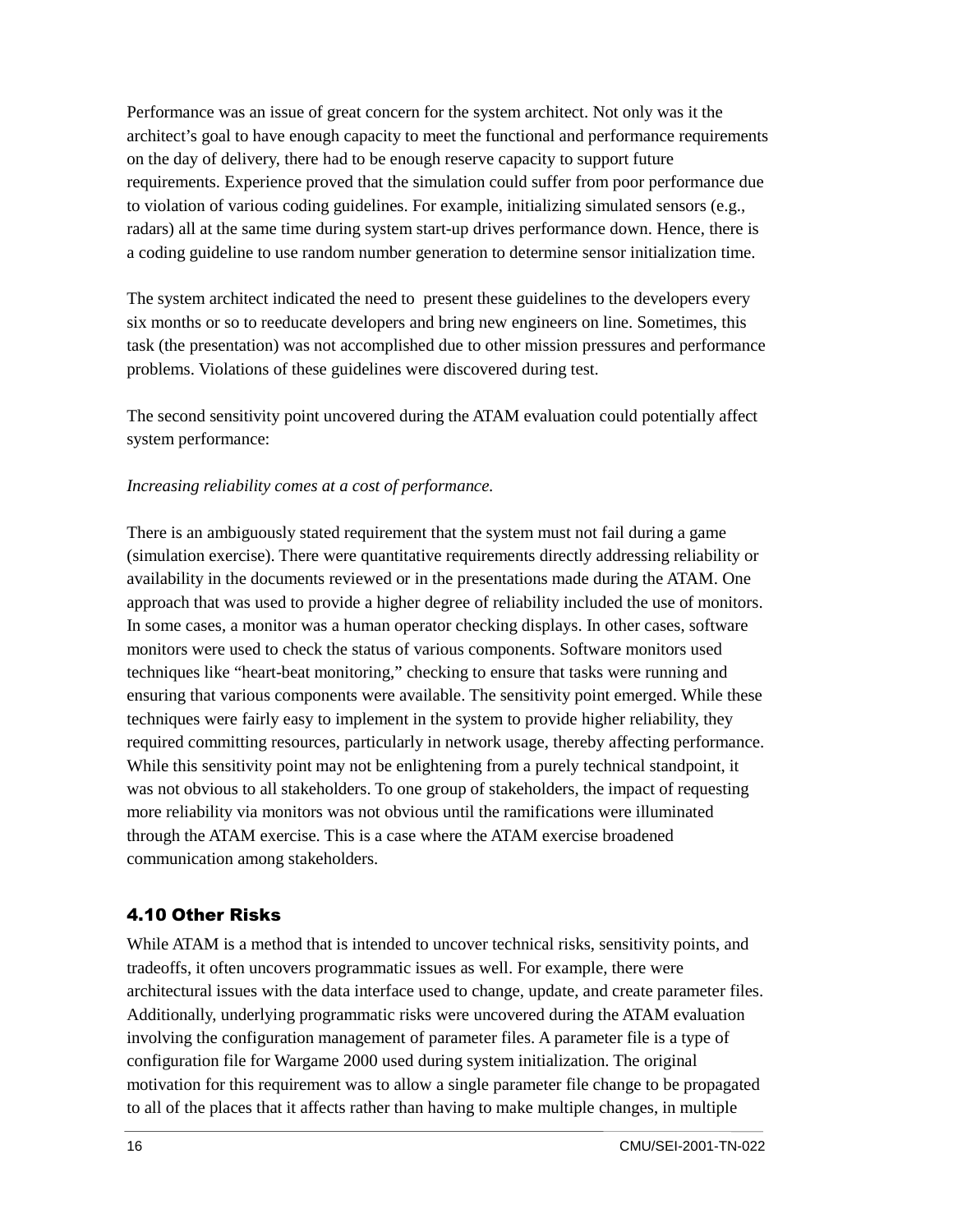places, using different methods. However, discussions with stakeholders revealed a larger issue related to the ease of use of the interface to manage parameter files and the need to better manage the change process for initialization parameters. Parameter file changes are currently made by a combined manual and automated process. There is a tool for generating parameter files that is neither documented nor user friendly. Some changes are made manually, often in multiple places in the individual parameter files. The current configuration management process does not track and coordinate the manual and automated changes effectively.

Another programmatic risk was related to the creation of a graphical tool to create, update, change, and manage the parameter files. The task to create this tool was consistently deferred and generally received a low priority. One of the benefits of an ATAM evaluation is increased communication among stakeholders. During the ATAM evaluation, the importance of effectively managing parameter files and the necessity of a tool to support this became clear and a priority for all stakeholders.

ATAM also had another positive benefit in the area of architectural representation. In the course of the architectural presentation and subsequent scenario analysis, several detailed architectural discussions ensued. It was clear that some of the architectural drawings were at the source of some stakeholder confusion. To refine the architectural representation, the ATAM team worked with the architect to help clarify some of the architectural drawings and diagrams. Some of these diagrams were created during the session. Other diagrams amplified and updated existing Wargame 2000 design documentation. While advice and suggestions were made to improve the Wargame 2000 architectural design documentation, this is not a primary focus of an ATAM. Clarifying these artifacts improved communications among stakeholders. During this exercise, a possible change to the existing architecture was discovered that could reduce the amount of traffic on the network. In discussions with JNIC management after the ATAM evaluation, JNIC management indicated that the improved representation artifacts were very beneficial.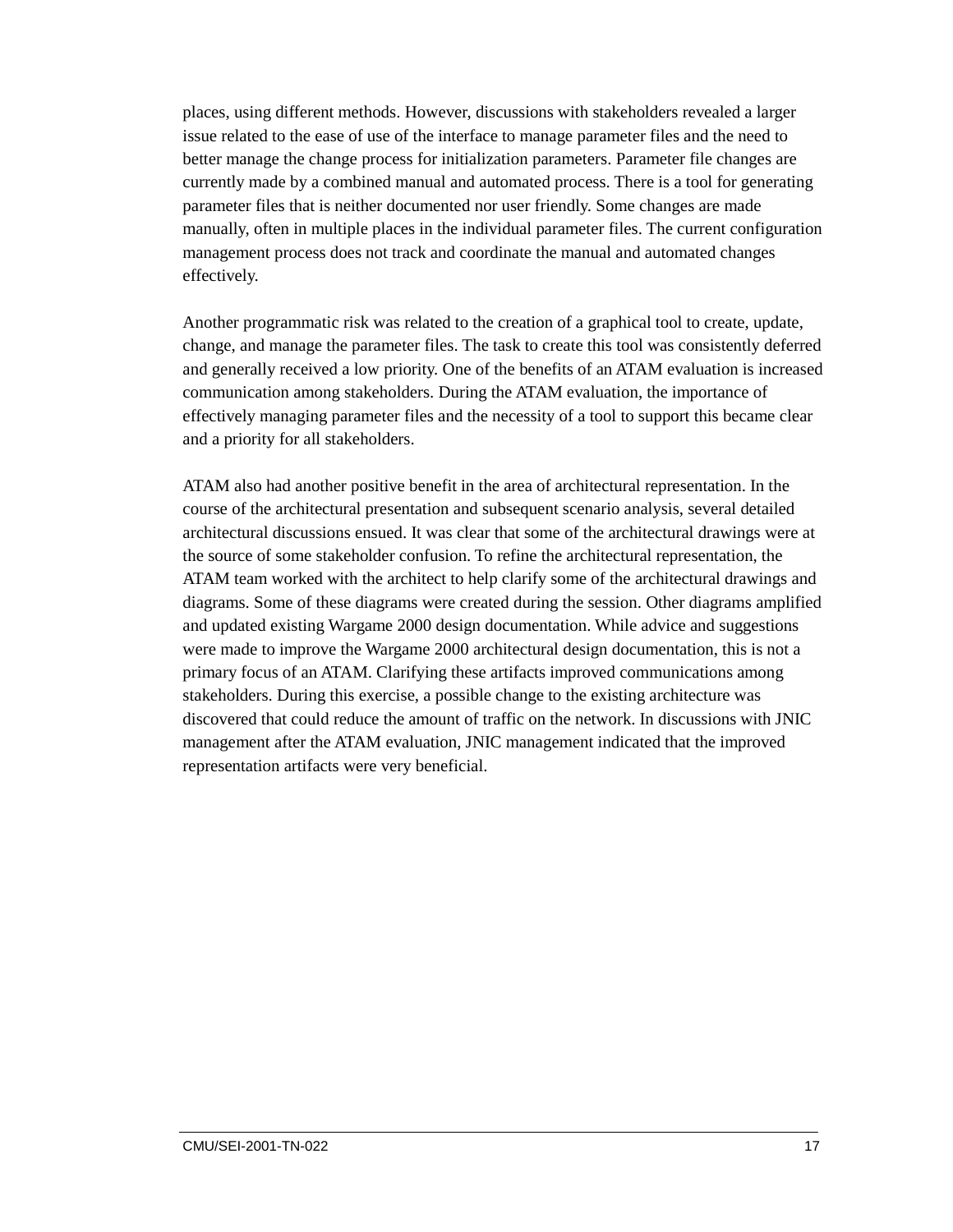#### 4.11 Post-ATAM Activities

As previously noted, there is often not time during a two-day ATAM evaluation to examine all the scenarios of potential interest. Thus, a typical recommendation is that the organization continue the analysis process after the ATAM evaluation. The JNIC team took this recommendation to heart. All the priority issues raised were incorporated into the project management process and are either now closed or have been included as items to be addressed within current and future task orders. Furthermore, the SEI is working to transition a self-sustaining ATAM capability to JNIC so that it can become a routine part of the JNIC development process.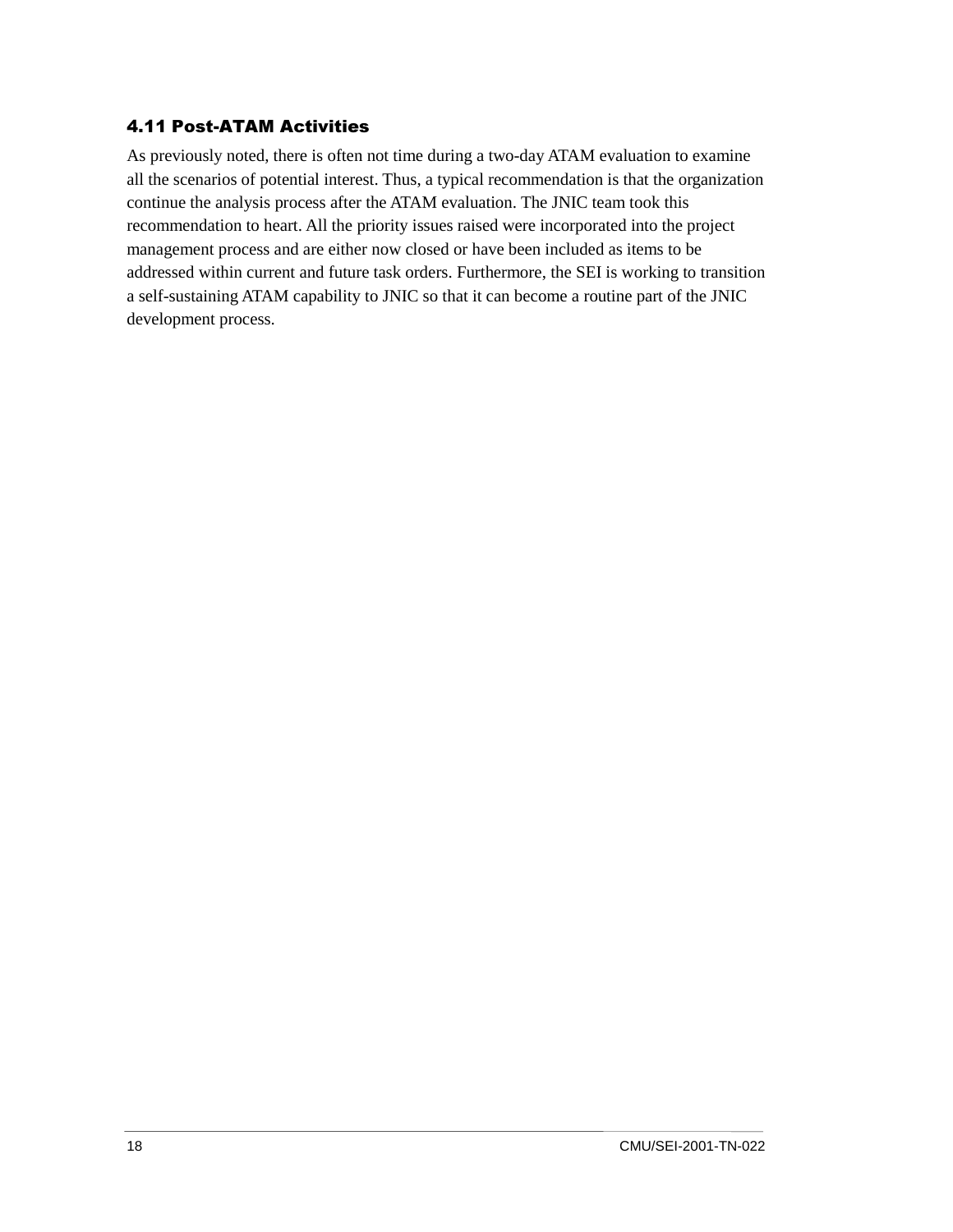# 5 Conclusion

In this technical note, we have discussed applying the ATAM during the development of a large government-sponsored simulation system. The note presents a general overview of the ATAM process and the results of this ATAM evaluation. It also presents benefits that both the acquirer and developer received.

A post-evaluation survey of the participants showed that the JNIC ATAM evaluation was considered a success. A number of specific benefits were reported:

- The stated goals of the ATAM evaluation were met.
- Nearly all participants learned of risks of which they were previously unaware.
- Nearly all participants said they would be able to act directly on evaluation results.
- There was very open communication among all stakeholders, including government and contractor.
- The evaluation allowed a focus on the entire system rather than narrow or short-term concerns.

Lessons applicable to ATAM evaluations in general were also uncovered:

- While an ATAM evaluation is often promoted as appropriate for use early in the development life cycle, it can also have value when a system is well into development. Additional specific benefits illustrated by the JNIC ATAM evaluation include
	- improved architectural documentation
	- new understanding of the role architecture can serve to improve stakeholder communications
	- improved understanding of architectural issues for future versions of the system
- An ATAM evaluation can be successfully applied in a government-owned contractoroperated environment. Two important factors leading to success were the flexibility of the task order contract and the excellent relationship between the government and the contractor.
- Even though there is typically not enough time to analyze all scenarios during a two-day ATAM evaluation, it is possible for the participants to continue the analysis without the coaching of the evaluation team.

The JNIC and the SEI have had a long-standing strategic collaboration to apply emerging software technologies. The JNIC provides an excellent example of how a government organization can incorporate these technologies to solve real problems and improve their mission effectiveness.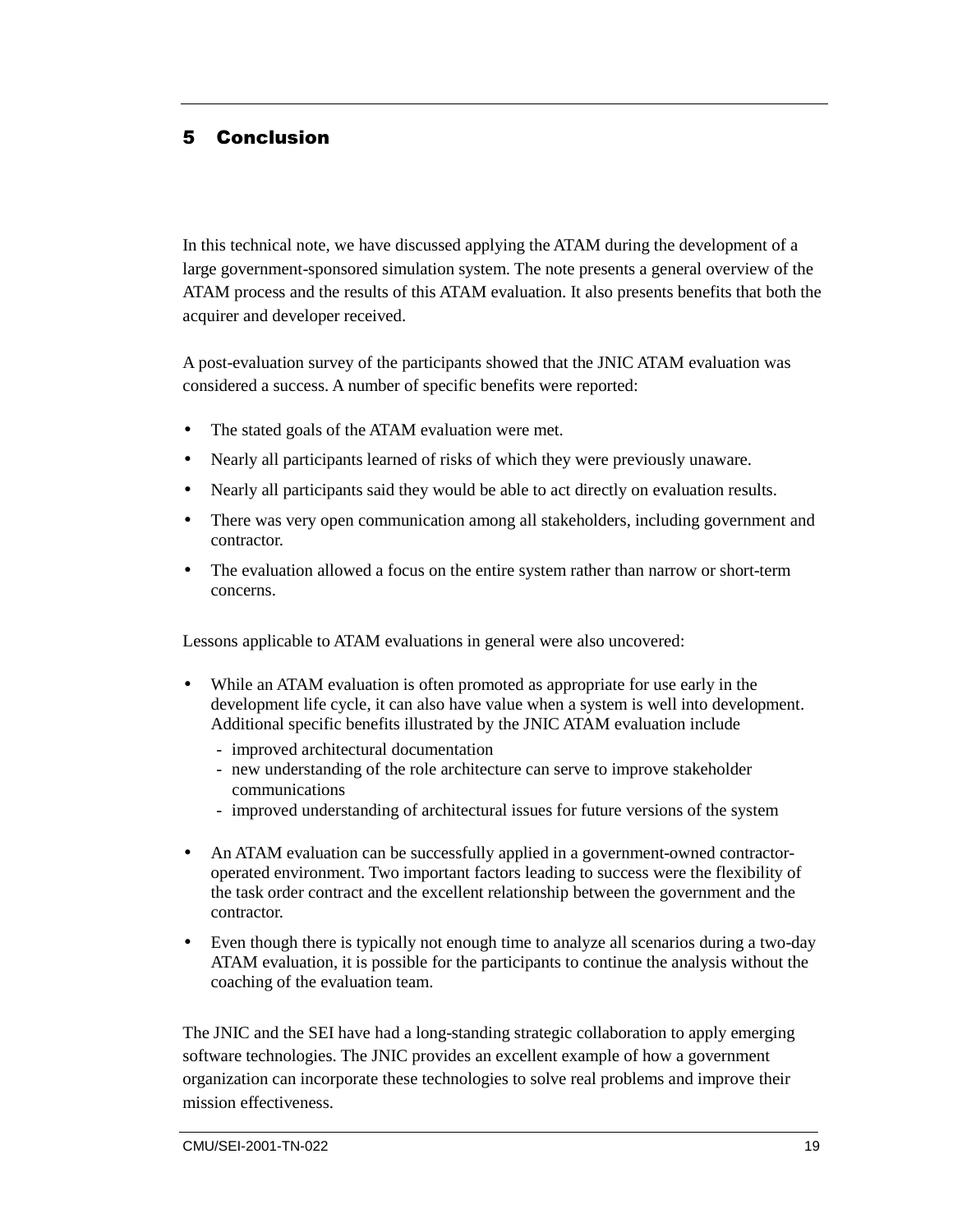# References

| [Bass 98]     | Bass, L.; Clements, P.; & Kazman, R. Software Architecture in Practice.<br>Reading, Massachusetts: Addison Wesley, 1998.                                                                                                                                                                                                                |
|---------------|-----------------------------------------------------------------------------------------------------------------------------------------------------------------------------------------------------------------------------------------------------------------------------------------------------------------------------------------|
| [Clements 96] | Clements, P. & Northrop, L. Software Architecture: An Executive<br>Overview (CMU/SEI-96-TR-003, ADA 305470). Pittsburgh, PA:<br>Software Engineering Institute, Carnegie Mellon University, February<br>1996. Available WWW: <http: publications<br="" www.sei.cmu.edu="">/documents/96.reports/96.tr.003.html&gt;.</http:>             |
| [Kazman 00]   | Kazman, R.; Klein, M.; & Clements, P. ATAM: Method for Architecture<br>Evaluation (CMU/SEI-2000-TR-004, ADA382629). Pittsburgh, PA:<br>Software Engineering Institute, Carnegie Mellon University, 2000.<br>Available WWW: <http: documents<br="" publications="" www.sei.cmu.edu=""><math>/00</math>.reports/00tr004.html&gt;.</http:> |